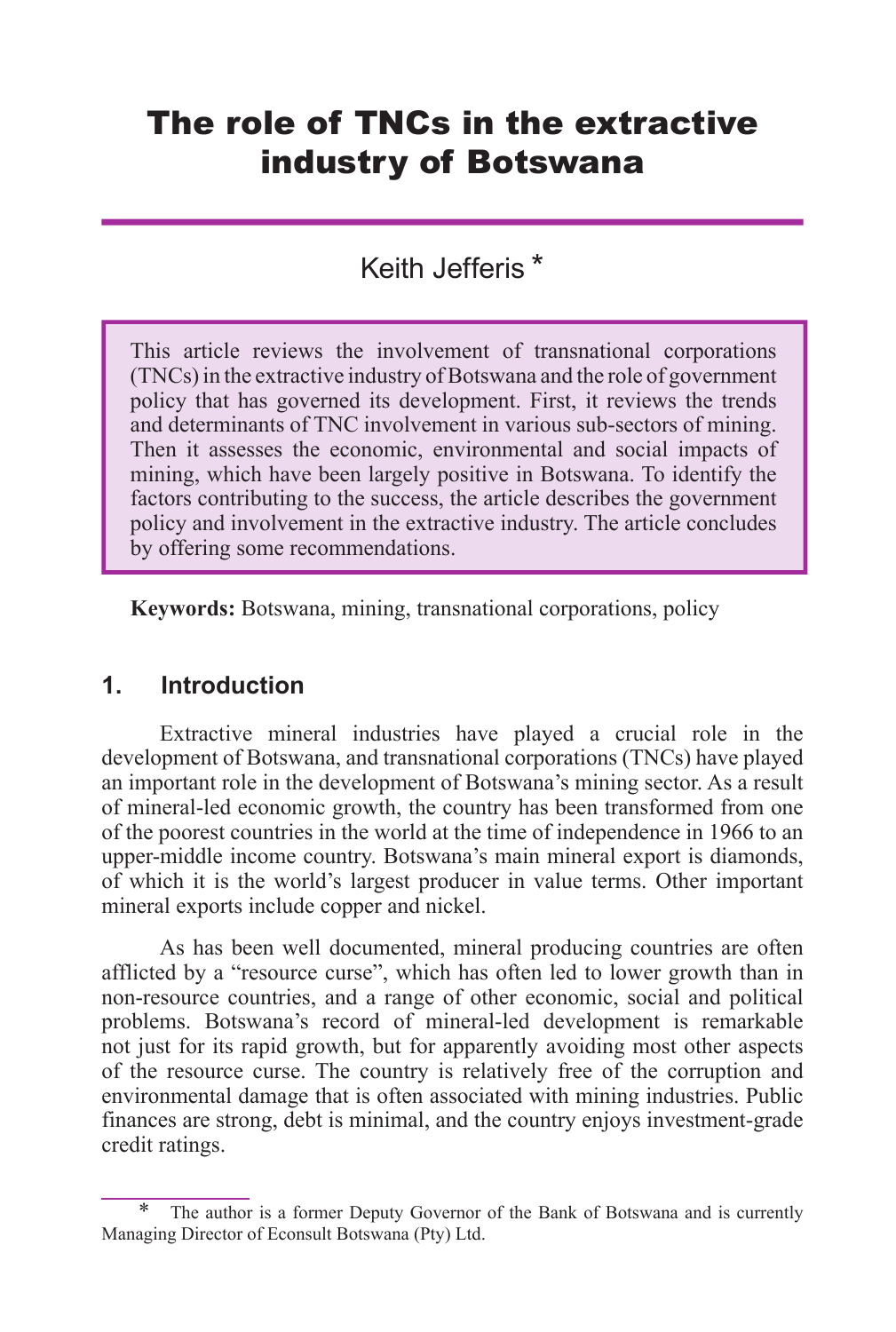TNCs have played a central role in Botswana's mining sector development. Although the Government has studiously avoided the worst aspects of "resource nationalism", and has never nationalized mining companies or attempted to run mining operations itself, it has entered into long-term partnership with mining TNCs, with the Government enjoying an ownership stake in all major mining operations and carefully worked out revenue- and risk-sharing agreements. In doing so, it has taken a long-term view, promoting private-sector investment in the mining sector, and ensuring that it is itself well-resourced when entering into negotiations with mining TNCs. As a result, it has been able to enter agreements that have given Botswana considerable benefits. Botswana's approach has not been based on offering low-tax incentives, but on a stable, open and transparent policy regime, free of corruption and political interference, that allows investors freedom to operate once agreements have been reached.

Botswana has earned considerable revenues from minerals, leading to favourable balance of payments and fiscal positions. It has also paid a great deal of attention to how these revenues are spent, with an overriding objective of devoting mineral revenues – derived from the sale of a non-renewable asset – to investment in other assets (economic, social and financial) that will help to generate future economic growth. Significant financial reserves have been built up that enable the economy to ride out the economic shocks that inevitably accompany reliance on a narrow range of mineral commodities. The Botswana experience has considerable relevance for other mineral exporters, and these are developed at more length in this paper.

#### **2. Trends and determinants of TNC involvement in Botswana's mining industry**

#### *a. Overview of the mining industry*

Botswana's history of post-independence economic growth has been integrally linked to the development of the minerals sector, and to investment by TNCs. Although there was little mining activity prior to independence in 1966, it was known that there were deposits of copper, soda ash and coal, and there was thought to be considerable long-term potential in exploiting these minerals. Diamonds were discovered shortly after independence, and the construction of copper-nickel and diamond mines began in the late 1960s. Production of both minerals began in the early 1970s. Diamond production continued to grow rapidly, with the initial mine at Orapa supplemented by two more mines at Letlhakane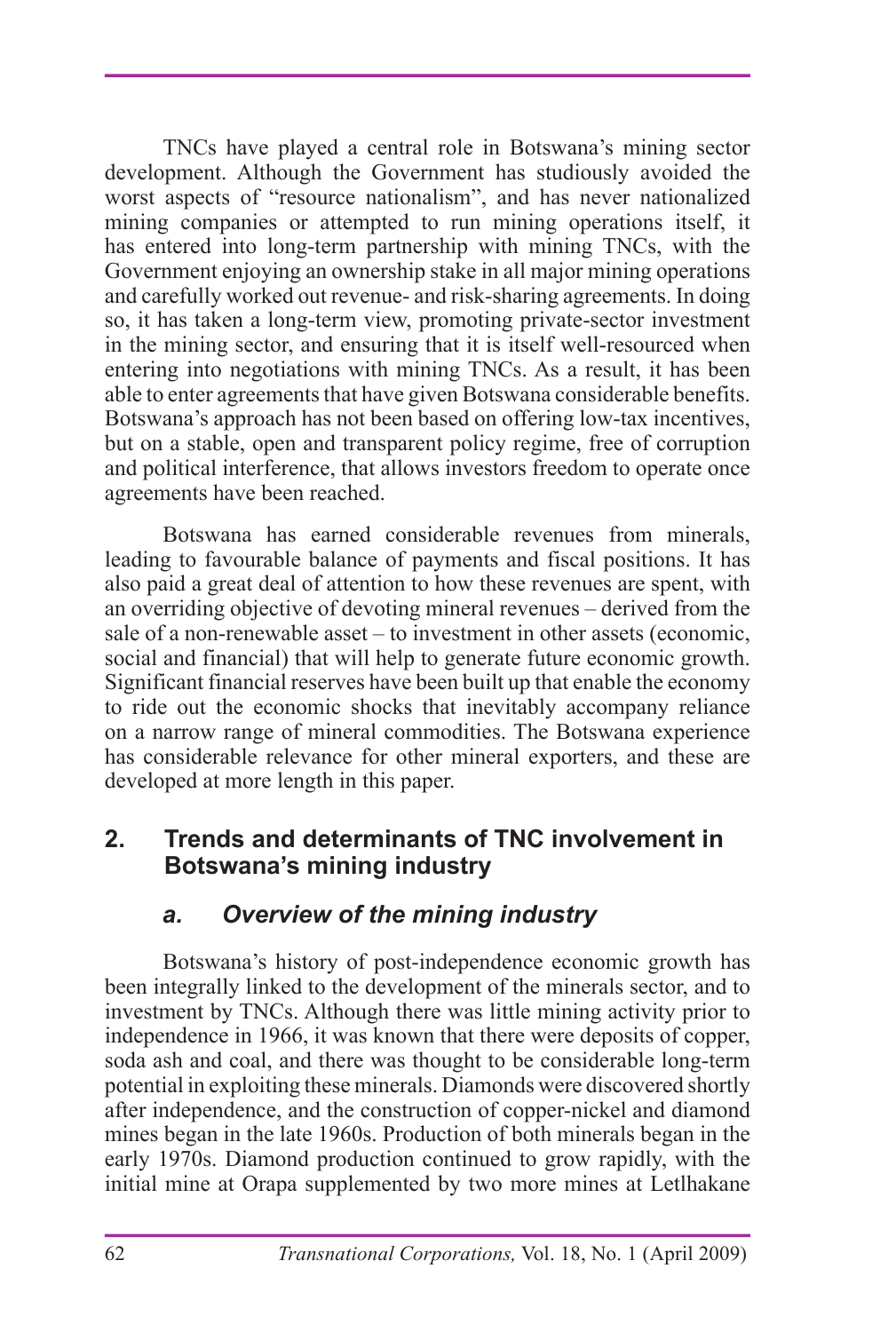and Jwaneng. During the 1970s and 1980s the country emerged as one of the world's major diamond provinces, and by the late 1980s, it had become the world's leading diamond producer, measured by the value of production.

Mining has come to dominate the economy, accounting for around one-third of GDP, one half of government revenues, and nearly 90% of exports. GDP growth has been rapid, led by mineral sector development, and over the 30 years from 1970 to 2000, Botswana was the fastestgrowing economy in the world. The structure of the economy has been transformed; at independence in 1966, agriculture (mostly cattle-rearing) accounted for 40% of GDP, while mining was virtually non-existent; by 2006, agriculture accounted for only 2% of GDP and mining 40%. FDI has played a crucial role in this mineral-led growth, reflecting both the lack of domestic resources in the early years of the mining industry and the Government's general development philosophy of attracting foreign investment.

Besides mineral production, a great deal of mineral exploration activity is being undertaken in Botswana. Prospecting in Botswana is difficult, as much of the country is covered with the deep sands of the Kalahari Desert, and minerals located in the underlying bedrock have historically been difficult to find. Many conventional prospecting techniques have been expensive and not particularly effective, making the Kalahari one of the most difficult on-shore terrains to exploit. However, recent technological developments in the prospecting field have changed the situation. In particular the advent of airborne gravity detection techniques measure minute variations in the earth's gravitational field caused by the presence of minerals, allows geologists to see "through" the deep Kalahari sand cover, revealing underlying geological features. This supplements earlier aero-magnetic techniques, which measure variations in the earth's magnetic field caused by mineral deposits. Earlier prospecting was reliant on soil sampling and the detection of indicator minerals. These developments have encouraged further prospecting, and the number of prospecting licences has continued to rise, increasing the prospect of further significant mineral discoveries.

#### *b. The role of TNCs in specific mineral activities*

The development of Botswana's minerals sector has been integrally related to the role of TNCs. As noted above, the sector began to develop soon after independence in 1966. At that time, it was recognized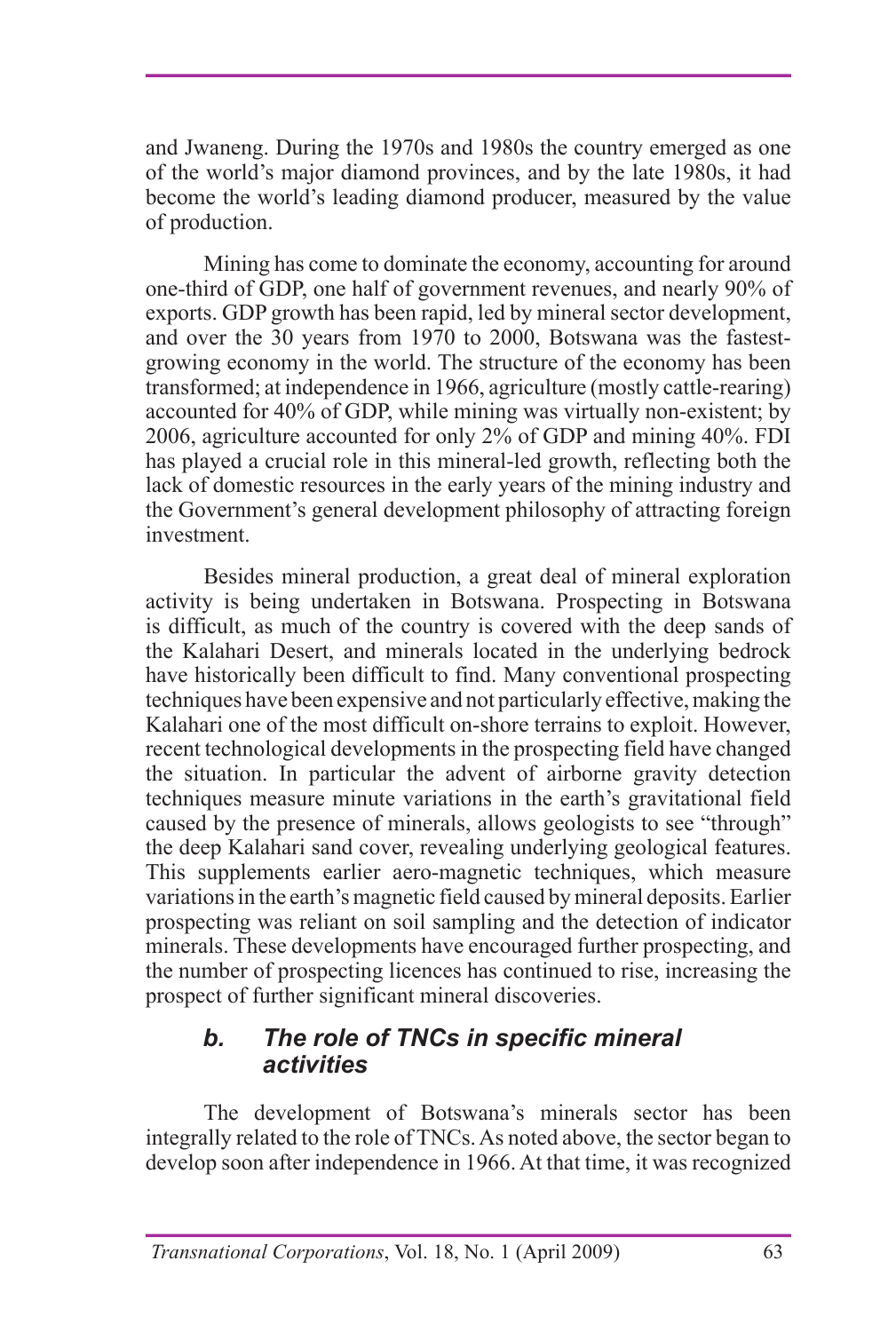that "the exploitation of these resources must depend upon foreign capital investment, and the promotion of a satisfactory climate for such investment is clearly of the greatest importance".1 This approach, of welcoming FDI through a supportive investment climate, supplemented by measures to ensure a range of benefits for the Botswana economy, has characterised the development of the minerals sector ever since.

#### *(i) Copper-nickel*

The first major investment in Botswana's mineral sector was by Bamangwato Concessions Ltd (BCL), established in the 1960s to develop the copper-nickel ore bodies at Selebi-Phikwe.<sup>2</sup> BCL operates three linked copper-nickel mines in the Selebi-Phikwe area of north-east Botswana, and an associated smelter producing copper-nickel matte, which is sent abroad for refining. The development of the mine required significant investment in associated infrastructure. This included the establishment of a new town at Selebi-Phikwe, the Shashe Dam and associated water pipelines, a diesel power station, roads and a rail spur. All of these were provided by the Government, with a loan from the World Bank. The total investment required for the mine, smelter and associated infrastructure was around P160 million (then \$220 million), equivalent to around 150% of GDP in 1968/69 (Harvey and Lewis, 1990, p. 137). The establishment of the project provided a huge economic impetus and boost to GDP through construction and related expenditure.

BCL is a large mining operation by world standards, and is the second largest private sector employer in Botswana, with around 4,000 employees. However, initial expectations that it would be a highly profitable and lucrative venture for both Botswana and the shareholders were dashed from the early stages. The project was planned during a period of high metals prices during the 1960s, but came on stream as prices fell sharply in the early 1970s. This, combined with operational problems at the smelter and delays in commissioning, caused the project to incur substantial losses from the beginning. BCL has never operated profitably, and the shareholders have incurred significant financial losses, as have the main lenders to the project.<sup>3</sup> Nevertheless, the Government

<sup>1</sup> See Overseas Development Ministry, 1965, p.104

<sup>2</sup> The ultimate owners of BCL were initially Anglo American Corporation of South Africa (Anglo) and American Metal Climax (AMAX) of the United States, along

Despite its financial problems, BCL has continued to operate, and has received significant financial support from the Government of Botswana. The original shareholders have divested their shareholdings, and the Government is now the largest shareholder.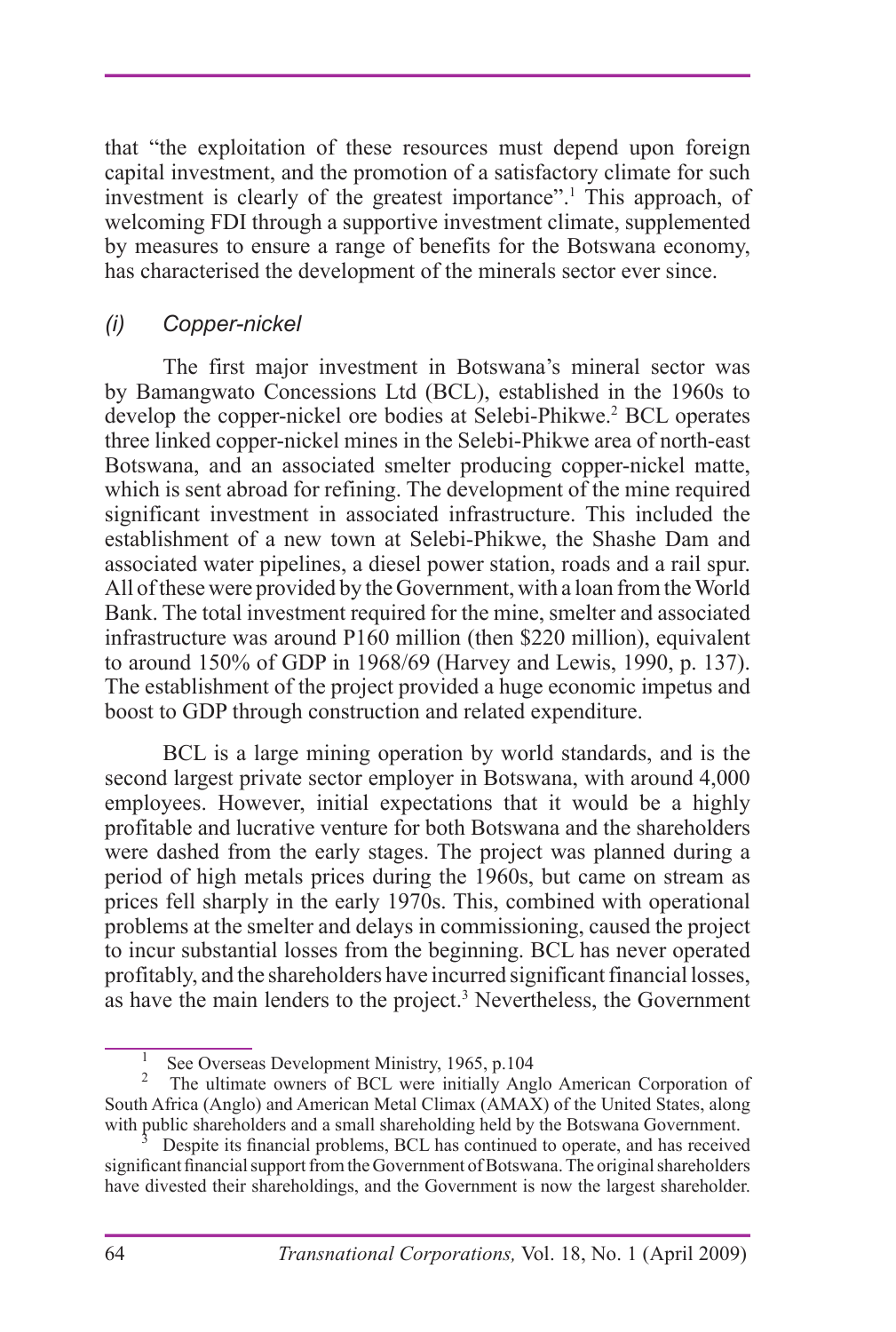considered it socially imperative to keep BCL in operation due to the social costs that would result from its closure. Only in 2005, after the sharp rise in copper and nickel prices, the mine was able to make an operating profit.

Other copper-nickel mining operations in Botswana include the Tati Nickel Mining Company (TNMC), which operated the Selkirk underground and Phoenix opencast mines near Francistown, and was owned by Anglo American. Anglo sold its shares to the Canadian company LionOre at the same time as it divested its shareholding in BCL.4 While the Selkirk deposits have been exhausted and the mine placed on a care-and-maintenance basis, the Phoenix mine is being expanded. Concentrate from Phoenix is toll-treated by the BCL smelter at Selebi-Phikwe.

#### *(ii) Diamonds*

Diamonds are currently mined in Botswana by Debswana, a 50-50 joint venture between the Government and De Beers Centenary AG. De Beers first began prospecting for diamonds in Botswana in 1955, after a few diamonds were found in the gravel bed of the Motloutse River.<sup>5</sup> The Orapa kimberlite pipe was eventually found 12 years later, in 1967, just after Botswana's independence.<sup>6</sup> Although the pipe was large, it was not thought to be particularly valuable, and as the Government was fully occupied with the "Shashe project" and establishing the Selebi-Phikwe mine and town, it agreed to let De Beers develop the Orapa diamond deposit alone; the Government's involvement was limited to a 15% shareholding in the mine. Construction of the mine began in 1969, as a simple opencast pit, and production began in 1971. Over the subsequent few years, however, further diamond discoveries were made in the area which led to a doubling of production at Orapa and the opening of a new mine nearby at Letlhakane. In 1976, De Beers announced that it had discovered another major diamond pipe at Jwaneng, further to the south;

A residual public shareholding remains, but the shares (in Botswana RST, the holding

LionOre, an international producer of nickel concentrate with operations in Botswana, South Africa and Australia, was taken over by Norilsk Nickel (Russian Federation) in mid-2007. Currently, the Government has a 15% shareholding in TNMC, with Norilsk holding the remaining 85%.

While it was known that these diamonds had been brought downriver from a source kimberlite pipe, locating the pipe proved to be difficult, as the course of the river had shifted over the years and its (unknown) original source was located under the sands of the Kalahari Desert, which can be up to 200m deep. <sup>6</sup>

 $6\text{$  See Hart, 2001, for more details of the discovery of diamonds in Botswana.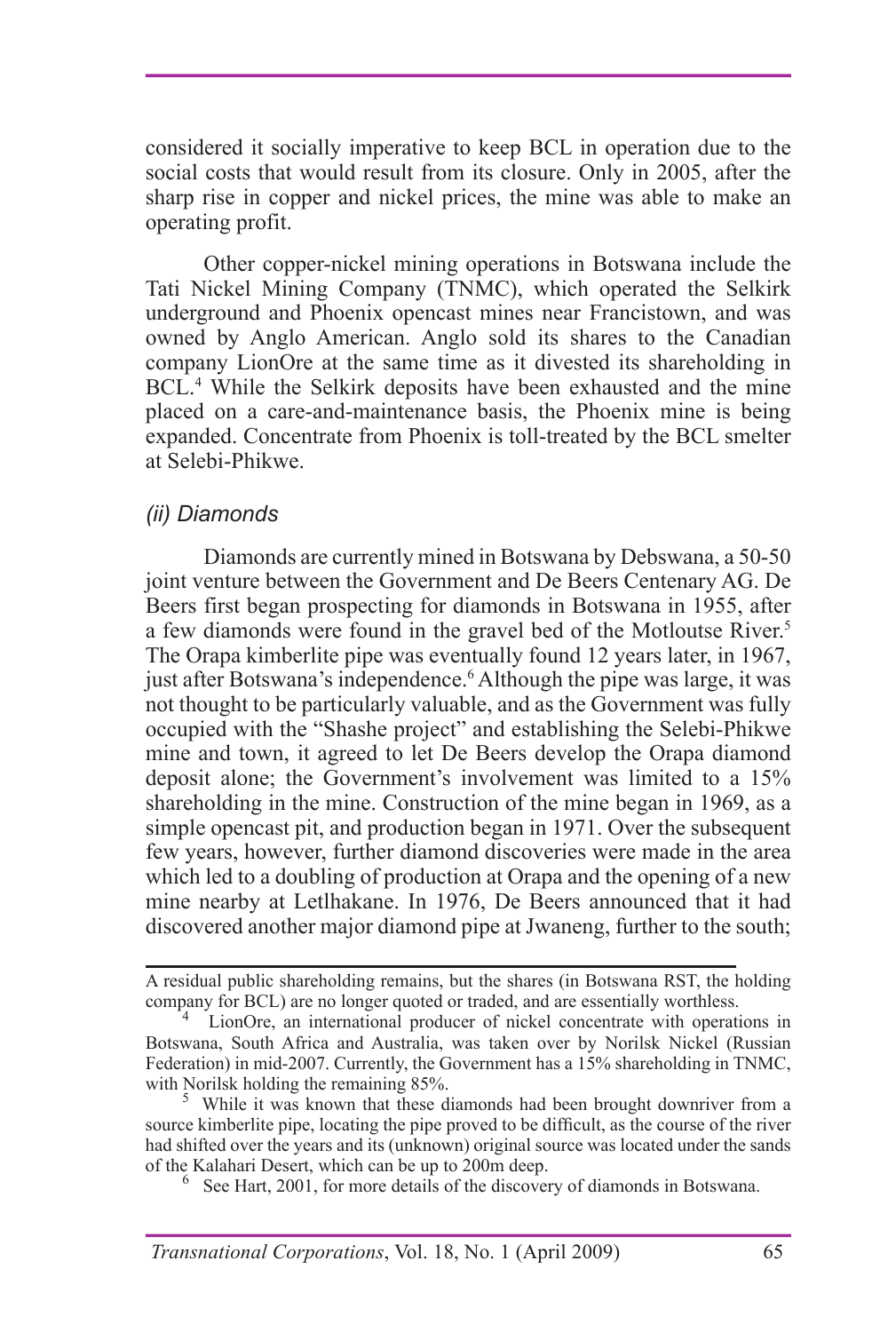mine construction began in 1979, and full production was reached in 1982. Although the Government's initial shareholding was 15%, the new discoveries opened the opportunity for government to negotiate an increased shareholding, which rose to 50% in 1975.

The Government's relationship with De Beers, however, goes further than the joint venture partnership of Debswana. During the 1980s, the international diamond market was weak, and Debswana could not sell all of the diamonds it was producing. As a result, the company accumulated a significant stockpile of unsold diamonds. When the market recovered, after 1986, Debswana negotiated the sale of the stockpile to De Beers. In exchange, Debswana was paid partly in cash, and partly in shares in De Beers. Following this transaction, Debswana achieved a 5% ownership stake in De Beers, and had the right to appoint two directors to the main De Beers board. The Government of Botswana, through Debswana, thereby got access to high-level information regarding the operation of the global diamond industry. All of Debswana's diamond production is sold to De Beers marketing arm, the Diamond Trading Company (DTC), based in London.

De Beers' origins lie in the South African diamond industry, which it came to dominate early in the 20th century. Over time, De Beers came to dominate the global diamond industry, through combination of its own mines (wholly or partially owned), and its marketing of diamonds from other producers. At its peak, De Beers was responsible for the marketing of more than two-thirds of global rough diamond production, and exerted significant control over pricing. This structure enabled diamond producers to earn monopoly profits, and as a major producer, Botswana managed to negotiate a very favourable revenue distribution arrangement with De Beers (described below), which gave Botswana a share of these monopoly profits.

For most of this period, De Beers was a public company, listed on the Johannesburg and London Stock Exchanges, although with a major block of shares held by Anglo American. In 2001, De Beers was restructured, and became a privately owned company. As a result, the ownership of De Beers changed to: Anglo American (45%); Central Holdings (Oppenheimer Family) (40%); and Government of Botswana (15%). The restructuring gave the Government an even greater say in the operations of De Beers, and access to significant dividends from De Beers' profits.

Besides its involvement in diamond mining through Debswana, De Beers plays several other roles in Botswana's mining industry. De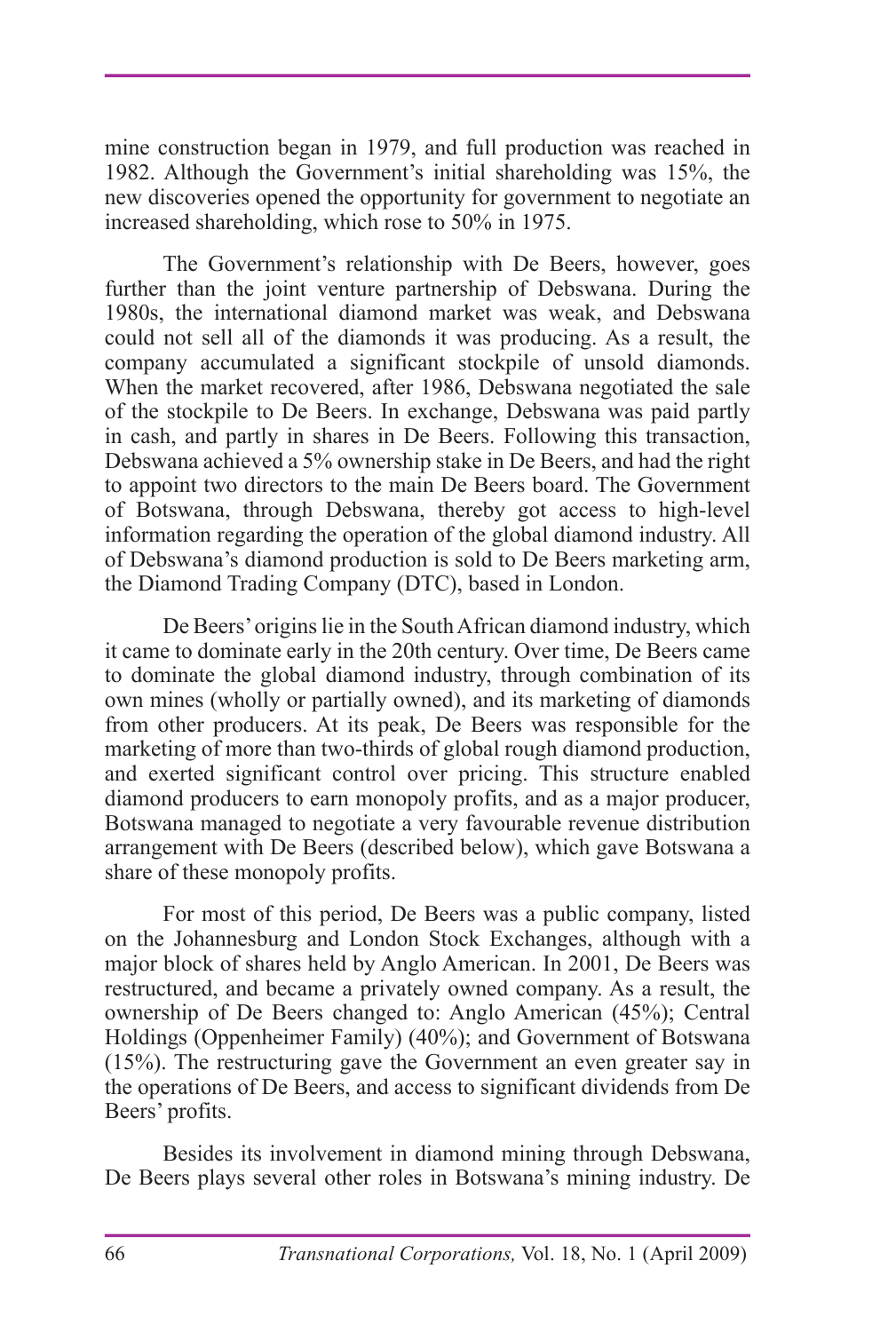Beers Prospecting carries out extensive prospecting activities throughout the country, either alone or in partnership with other prospecting companies, making use of a variety of exploration techniques, and has pioneered innovative methods of exploring for minerals under the deep Kalahari sand cover. All of Debswana's diamond production is sold to De Beers marketing arm, the Diamond Trading Company (DTC), based in London. De Beers and the Government of Botswana are also joint owners of the Botswana Diamond Valuing Company (BDVC), which sorts and values all of Botswana's diamonds, prior to their sale to the DTC. In 2006 it was announced that De Beers would also establish a branch of the DTC in Botswana, to undertake sorting and aggregation activities for diamonds sourced from other parts of the De Beers group. Botswana will thereby become a key centre for the sorting and selling of diamonds in the De Beers global network, and it is hoped that this will support the emergence of a larger diamond cutting and polishing industry in the country.

Although De Beers have traditionally dominated diamond production in Botswana, it is not the only company involved in diamond exploration. Other TNCs (including Falconbridge, RTZ etc.) have been involved in exploration, but have not brought any discoveries to the production stage.

#### *(iii) Gold, soda ash and coal*

Gold has been mined in Botswana for several hundred years, with many old mine workings identified in north-east Botswana. Botswana's gold deposits were relatively small and difficult to mine, and attention soon turned to the much richer South African gold deposits on the Witwatersrand. However, in 1998, Gallery Gold, a small Australian company, discovered a substantial gold deposit at Mupane. Production began in 2004, and now averages around 250kg of gold a month. In 2006, Gallery Gold was taken over by a major international gold mining company, Iamgold (Canada).

The brine deposits of the Makgadikgadi Pans have long been known as a potential source of soda ash and salt, although the remoteness of the area and lack of infrastructure deterred investment for many years. In 1991, Soda Ash Botswana (SAB) was established as a joint venture between three major South African companies – AECI, Anglo American and De Beers – and the Government of Botswana. However, due to financial difficulties, a new operating company was formed – Botswana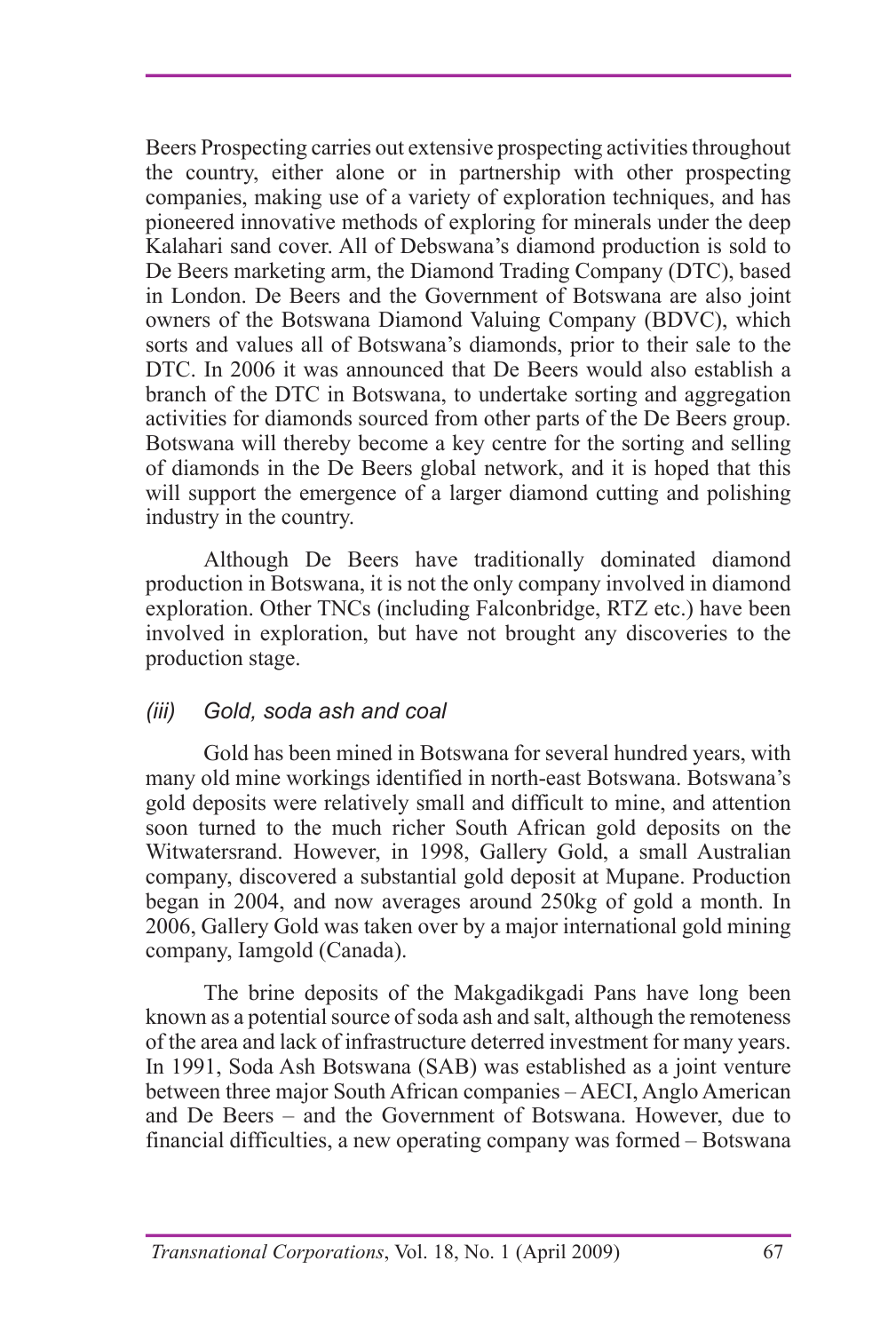Ash – which is 50% owned by the Government, 21% each by De Beers and Anglo American, and 8% by financial institutions.

Botswana has extensive coal deposits, which were first prospected during the 1950s. Mining began in the 1970s. The only operating coal mine is the Morupule Colliery, near Palapye, which has as its main customer the adjacent Botswana Power Corporation (BPC) power station. Morupule Colliery is a subsidiary of Debswana. Botswana's other main coal deposits are at Mmamabula, south of Mahalapye and extending east to the border with South Africa. The combined Morupule and Mmamabula coal deposits amount to some 17 billion tonnes, giving Botswana the second largest coal reserves in Africa, after South Africa. Consideration is now being given to a possible power station on the Mmamabula coalfield, to generate electricity for export to the South Africa.

Extensive exploration and prospecting is taking place, and several new mining operations are likely to be established in the next few years (Annex 1).

#### *c. General trends in the ownership of mining companies*

As is evident from the above description, the nature of TNC involvement has changed over the years. Initially, major companies (especially De Beers and Anglo American) were the key drivers of the industry, in partnership with the Government. More recently, smaller companies have become more prominent. Much of the activity of the smaller companies is based in revisiting mineral deposits that were in the past prospected by the majors but which were not then considered viable.7 There are a number of reasons for this. Prices, markets and production techniques may change, and make the exploitation of a deposit viable even if it was not viable at some time in the past. New prospecting techniques may enable a more accurate assessment of the value of a deposit. In addition, major TNCs tend to focus on large-scale projects and have less interest in smaller deposits, whereas smaller mining companies can exploit smaller deposits more profitably. It is also a general characteristic of the minerals industry worldwide that much of the exploration and early stages of mine development is done

<sup>7</sup> Diamonex and African Diamonds are both developing mines based on deposits that De Beers initially prospected and then allowed to lapse. Similarly, African Copper is establishing a mine on a deposit at Dukwe that was earlier prospected by Anglo American and Falconbridge, but never developed. CIC Energy is intending to develop the Mmamabula coal fields that were earlier prospected by BP and Shell.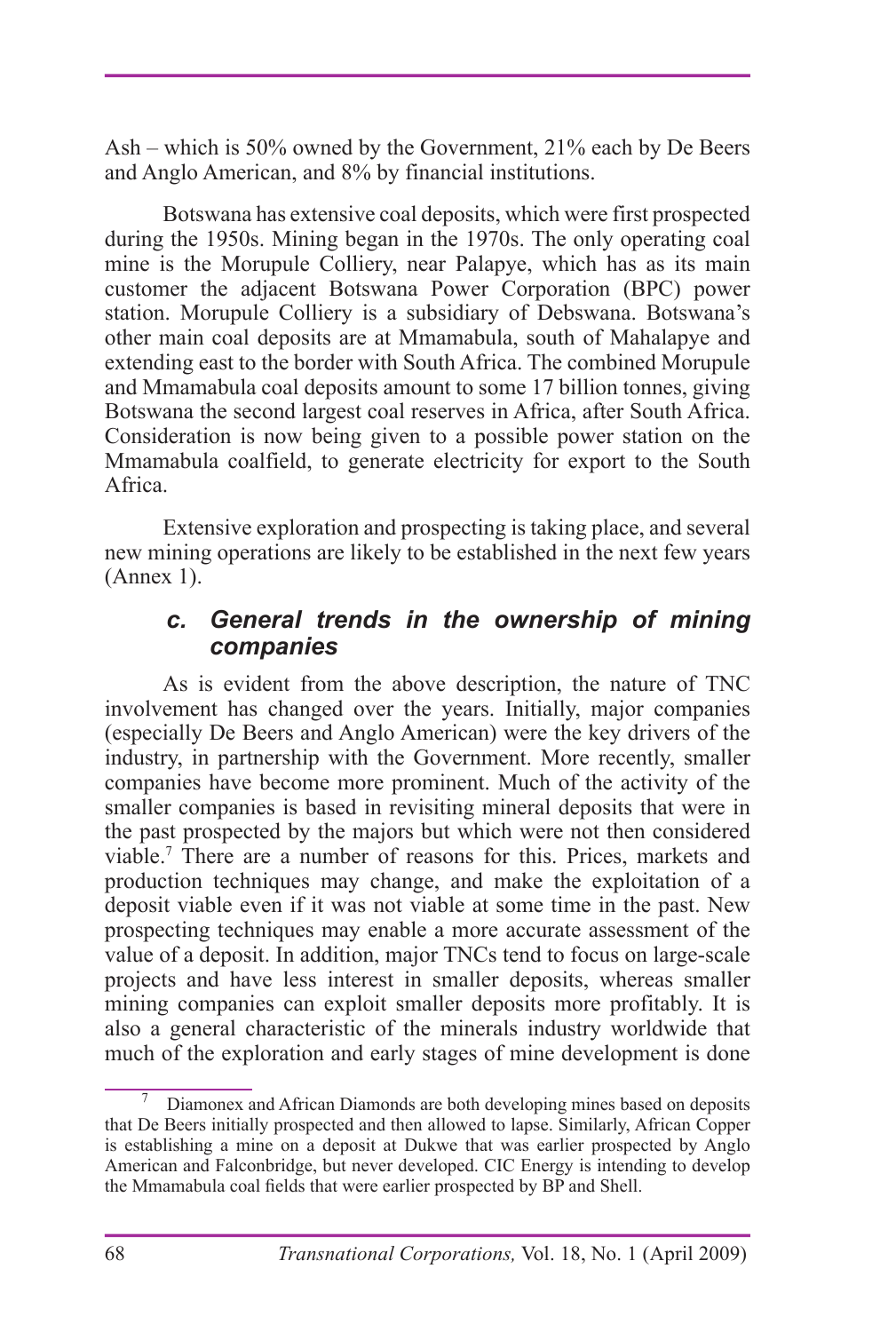by junior mining companies, who may then enter into a partnership, or sell out completely, to a major once a viable mining project has been identified<sup>8</sup>

The ownership of major mining projects in Botswana can be summarized in table 1. Many of the companies engaged in mining and prospecting in Botswana have been listed on the Botswana Stock Exchange (as dual listings given that their primary listings are in London, Toronto or Australia). This gives the Botswana public and investors an opportunity to take an ownership stake in these mining projects. This is particularly important for Botswana institutional investors, such as pension funds, which otherwise lack sufficient opportunities to acquire local investments.

## **3. Impacts of mining on development**

Mining has had a significant impact on development in Botswana. It has contributed massively to economic growth, rising per-capita incomes, balance of payments surpluses, and government revenues. The latter have in turn been used to finance a wide range of social and economic infrastructure, including roads, water supplies, education and health – including the most comprehensive response to HIV/AIDS in Africa – as well as social services and welfare support schemes.

#### *a. Impact on growth*

The impact of TNCs on the Botswana economy is integrally linked with the impact of the mining sector as a whole on the economy, as all mining companies are either wholly-owned by TNCs or operated as joint ventures with the Government. This impact has been extensive, notably on key macroeconomic indicators of GDP growth, exports and government revenues.

<sup>8</sup> In the case of the Diamonex mine, it is believed that De Beers prospecting results were affected by theft of stones from bulk samples. Renewed prospecting and sampling, with tighter security, revealed higher grades than De Beers had found, making a small mine viable. In the case of the AK6 pipe near Orapa, earlier prospecting by De Beers underestimated the surface area of the kimberlite pipe, which was more accurately identified by African Diamonds, which picked up the prospecting lease that De Beers had allowed to lapse. Higher copper prices have made the Dukwe deposit viable to mine, which was not the case in the  $1970s$ . The viability of coal mining at Mmamabula, which will be used to generate electricity, reflects a regional electricity shortage and rising prices, whereas twenty years ago there was a regional surplus of electricity.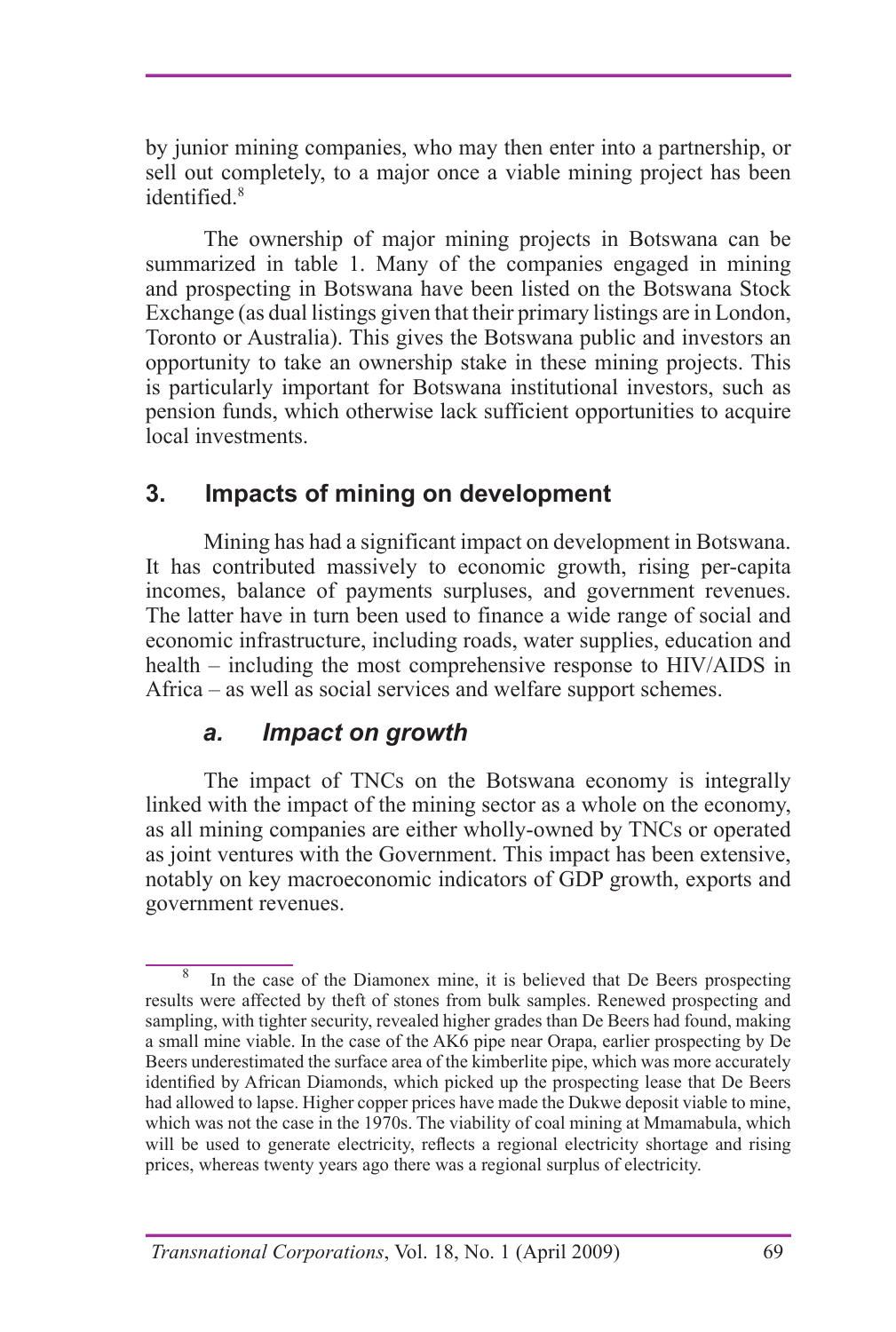| Company                               | Mineral                  | Nature of Ownership                                       | Main Mines or        |  |  |  |  |
|---------------------------------------|--------------------------|-----------------------------------------------------------|----------------------|--|--|--|--|
|                                       |                          |                                                           | Prospective Mines    |  |  |  |  |
| <b>Companies with Mining Licences</b> |                          |                                                           |                      |  |  |  |  |
| African Copper                        | Copper                   | African Copper (UK <sup>*a</sup> )                        | Dukwe                |  |  |  |  |
| BCL                                   | Nickel.                  | Public & misc. 38%; Norilsk Selebi-Phikwe                 |                      |  |  |  |  |
|                                       | copper,                  | Nickel (Russia) 29%; GoB                                  |                      |  |  |  |  |
|                                       | cobalt                   | 33%                                                       |                      |  |  |  |  |
| Diamonex                              | Diamonds                 | Diamonex (Australia <sup>#*</sup> )<br>100%               | Lerala               |  |  |  |  |
| Debswana                              | Diamonds                 | De Beers (private <sup>†</sup> ) $50\%$ ;                 | Orapa, Jwaneng,      |  |  |  |  |
|                                       | and coal                 | GoB 50%                                                   | Letlhakane, Damtshaa |  |  |  |  |
|                                       |                          |                                                           | (diamonds); Morupule |  |  |  |  |
|                                       |                          |                                                           | (coal)               |  |  |  |  |
| <b>Tati Nickel</b>                    | Nickel,                  | Norilsk Nickel (Russia)                                   | Phoenix              |  |  |  |  |
|                                       | copper,                  | 85%; GoB 15%                                              |                      |  |  |  |  |
|                                       | cobalt                   |                                                           |                      |  |  |  |  |
| Mupane Gold                           | Gold                     | Iamgold (Canada <sup><math>*</math></sup> ) 100%          | Mupane               |  |  |  |  |
| Botswana Ash                          | Soda ash &               | Anglo American (21%); De                                  | Sua Pan              |  |  |  |  |
|                                       | salt                     | Beers $(21\%)$ ; GoB $(50\%)$ ;                           |                      |  |  |  |  |
|                                       |                          | banks $(8\%)$                                             |                      |  |  |  |  |
|                                       |                          | Companies likely to establish mines over the next 5 years |                      |  |  |  |  |
| African                               | Diamonds                 | African Diamonds (UK $*$ <sup><math>\circ</math></sup> )  | AK6 (Orapa)          |  |  |  |  |
| Diamonds                              |                          | $100\%$                                                   |                      |  |  |  |  |
| Discovery Metals Copper,              |                          | Discovery Metals (Australia <sup>#</sup> Maun (copper);   |                      |  |  |  |  |
|                                       | nickel, silver ***) 100% |                                                           | Dikoloti (nickel)    |  |  |  |  |
| Meepong                               | Coal                     | CIC Energy Corp. (BVI/                                    | Mmamabula            |  |  |  |  |
| Resources                             |                          | Canada* #) 50%;                                           |                      |  |  |  |  |
|                                       |                          | International Power plc                                   |                      |  |  |  |  |
|                                       |                          | (UK <sup>@</sup> ) 50%.                                   |                      |  |  |  |  |

|  |  |  |  | Table 1. Ownership of mining companies in Botswana |
|--|--|--|--|----------------------------------------------------|
|--|--|--|--|----------------------------------------------------|

Notes: \* listed on the Botswana Stock Exchange; <sup>‡</sup> listed on the Toronto Stock Exchange; #listed on the Australian Stock Exchange; <sup>¤</sup> listed on the Alternative Investment Market (AIM), London @ listed on the London and New York Stock Exchanges; † Ownership of De Beers is Anglo American (UK) (45%); Central Holdings (South Africa) (40%); Government of Botswana (15%)

Over the period 1975–2006, the mining sector has directly contributed 44% of Botswana's total GDP growth, although the contribution was much higher in the early period when the diamond sector was growing rapidly (figure 1, table 3). The total (direct and indirect) impact of the mining industry is even greater, as its contribution to government finances has enabled the rapid expansion of government activities, which itself has further impacted on other sectors, especially construction. The rapid growth of mining has underpinned the increase in per capita incomes, which rose from \$76 at independence in 1966 to \$5,500 in 2005/06 (figure 2). In real terms, per-capita GDP grew by tenfold over this period, at an average annual rate of 6%, transforming Botswana from one of the poorest countries in the world into an uppermiddle income country.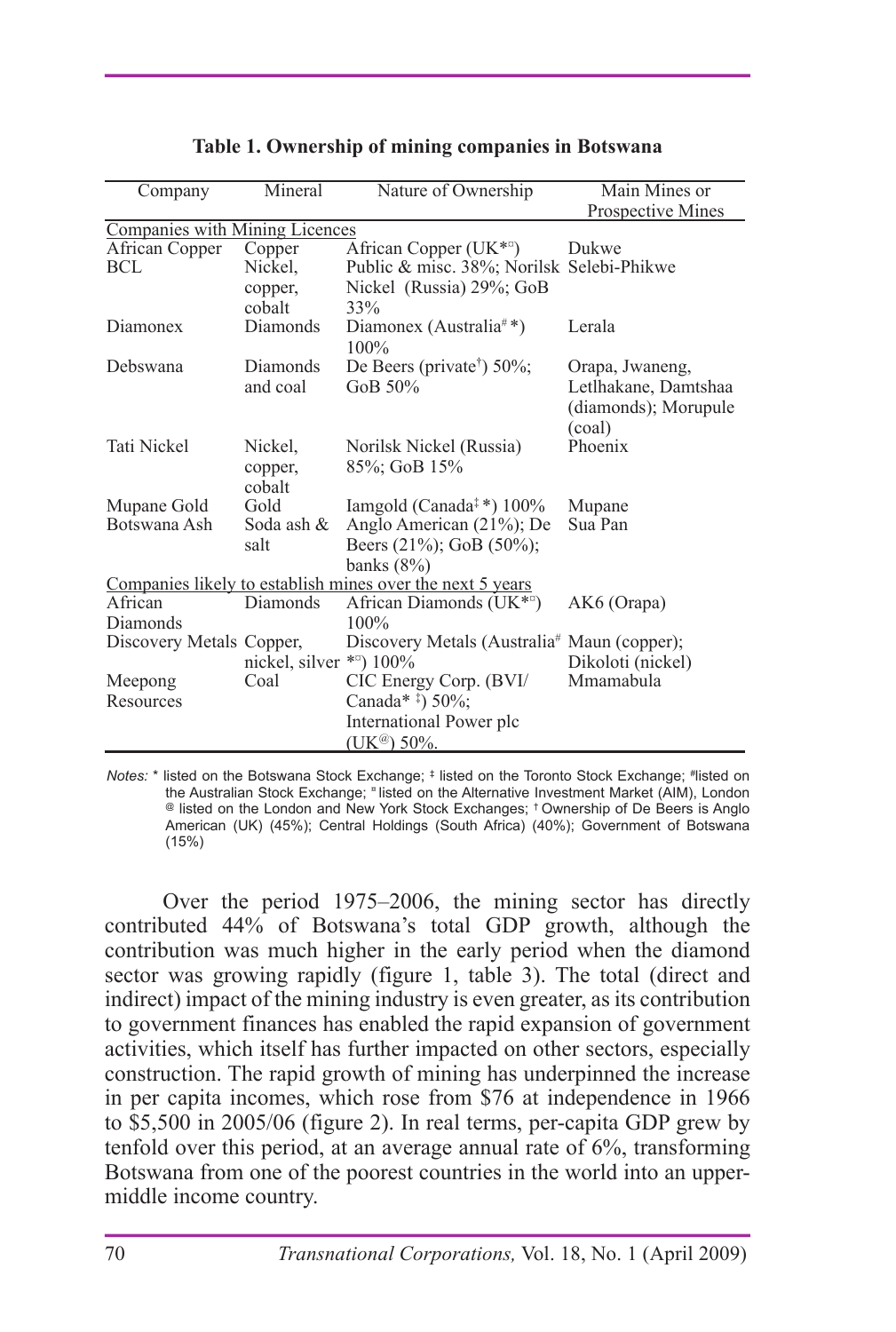



**Figure 2. GDP per capita**

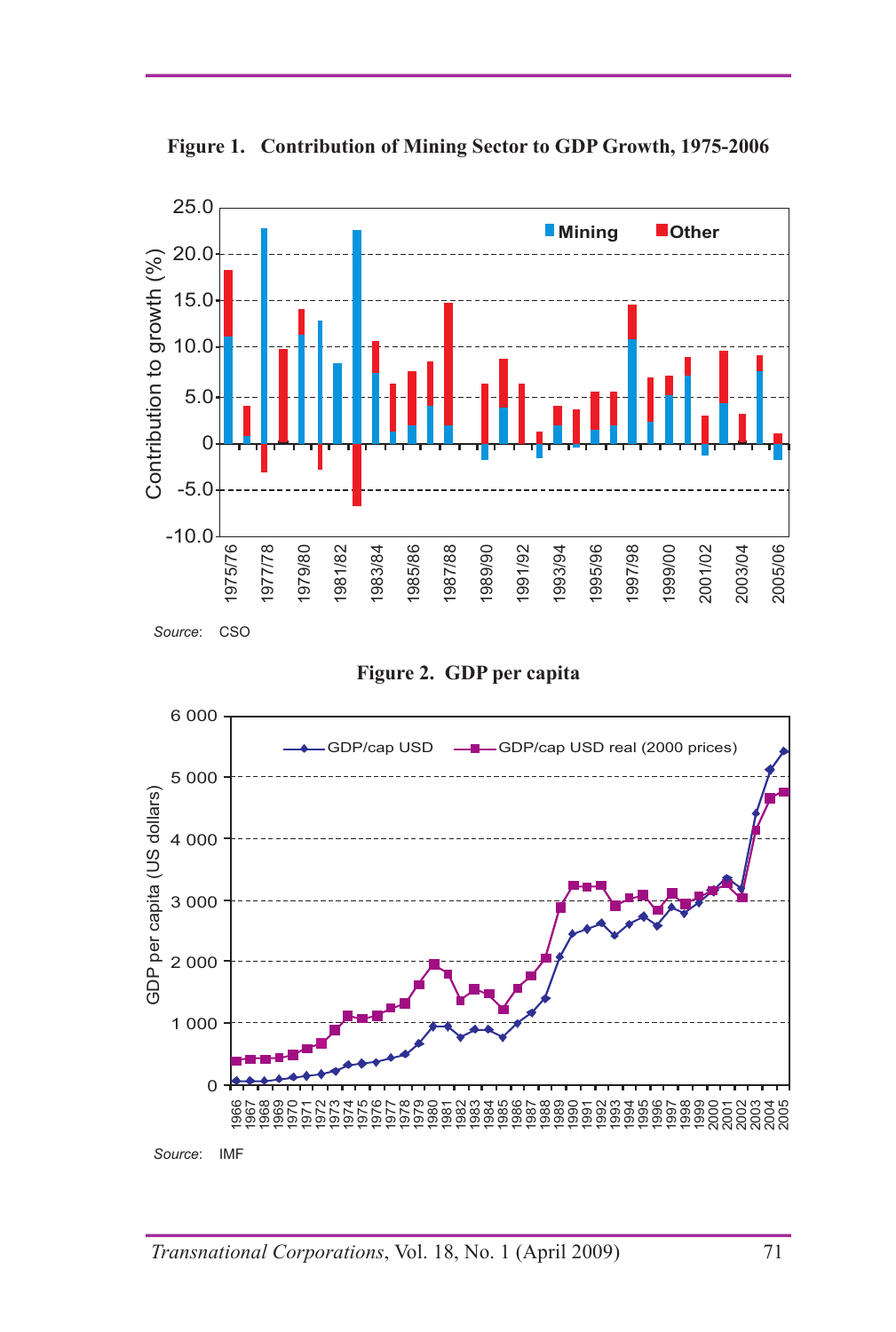|        | 1975-85  | 1986-1995 | 1996-2006 | 1975-2006 |
|--------|----------|-----------|-----------|-----------|
| Mining | 73.6%    | $20.4\%$  | $49.0\%$  | $45.6\%$  |
| Other  | $26.4\%$ | 79.6%     | 51.0%     | 54.4%     |

**Table 1. Contribution of Mining Sector to GDP Growth**

## *b. Impact on exports*

Minerals have had a similar impact on exports, which rose from \$15 million in 1969, to \$4,400 million in 2005. Diamonds and coppernickel accounted for an average of 86% of total exports over 2001– 2005. The strength of mineral exports has enabled Botswana to run current account and balance of payments surpluses, and to accumulate substantial foreign exchange reserves. At over two years of import cover, Botswana's foreign exchange reserves are amongst the largest in the world relative to the size of the economy, and a major factor in enabling the country to earn an investment grade credit rating – the highest of any country in Africa – from the rating agencies, Moody's and Standard  $\&$ Poors<sup>9</sup>

### *c. Impact on government finances*

Minerals are also a crucially important source of revenues for government. From zero in the 1960s, minerals grew to a peak contribution of to contribute around 60% of total government revenues, although this has now declined to around 40%. Total government revenues have grown from under 30% of GDP to average around 40%, enabling a major increase in government spending while still permitting a budget surplus in most years. Most of the mineral revenues paid to the Government are from diamond mining.

## *d. Impact on employment*

While mining has had a substantial impact on GDP growth, the balance of payments and government finances, its direct impact on employment has been smaller. The sector is relatively capital-intensive and mining activities employ only about 9,200 people, or around 3% of the employed labour force.<sup>10</sup> Its contribution to total wage income is greater

<sup>&</sup>lt;sup>9</sup> The rating reports from Moodys and Standard and Poors can be found at *www.* bankof botswana.bw.

*bankoffbotswand.bw*. 10 Mining companies employ somewhat more than this, as employees not directly engaged in mining activities are classed into other economic sectors.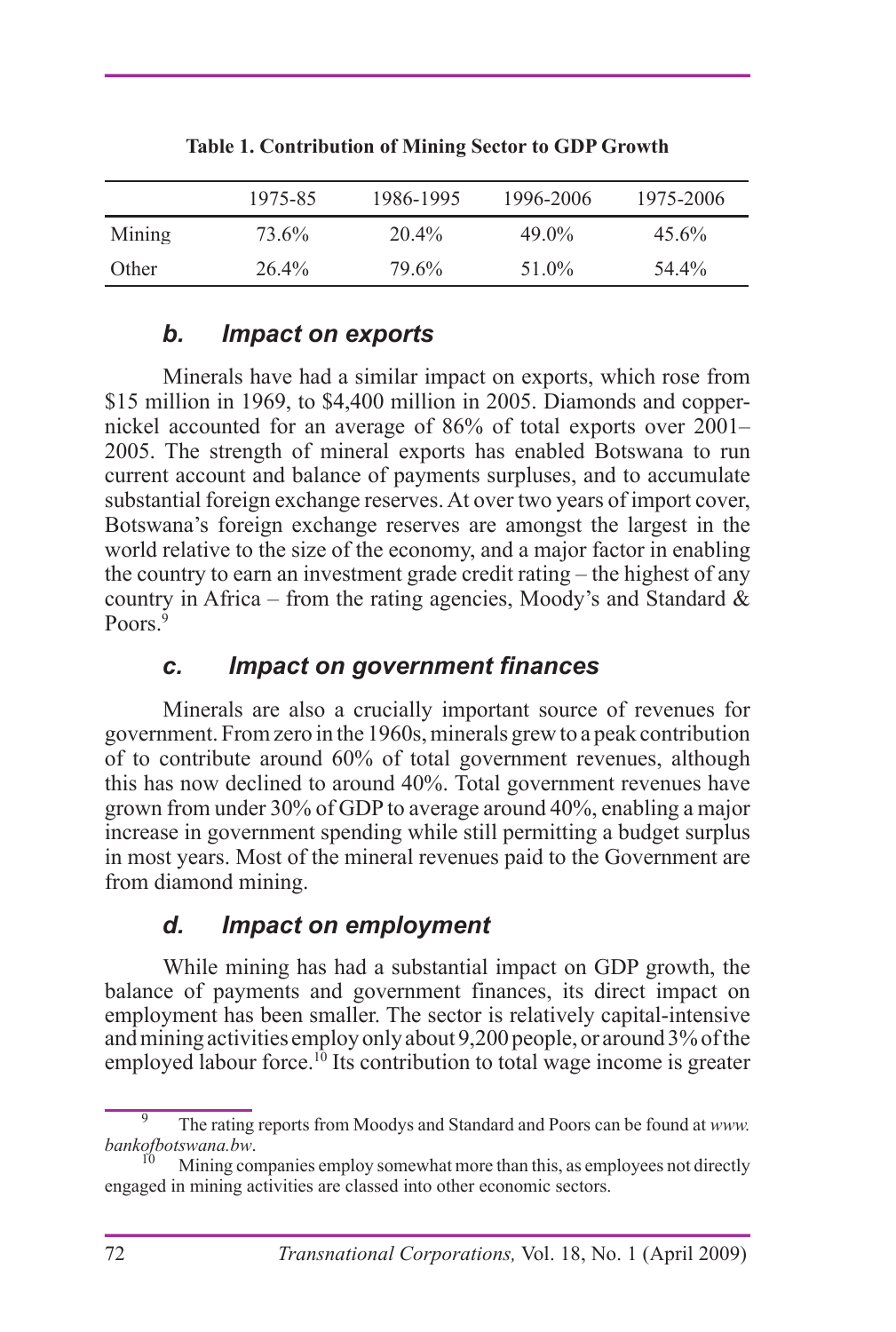than 3%, as mining jobs tend to be relatively well paid. The sector has also contributed to human resource development. For example, Debswana has had an intensive training and apprenticeship programme, and also offers scholarships to employees to study for advanced qualifications both within and outside of Botswana. Many of these employees have subsequently left the company and thereby provide a skilled resource available to other economic activities. The specialized skills required by the mining sector have been provided both through training carried out or sponsored by the mining companies themselves, and by government.<sup>11</sup> While local educational institutions tend to focus on general training, e.g. in science, geology and engineering, the Government has sponsored large numbers of students to take more specialized courses abroad. A new university currently being established is planned to provide more specialized training in science, engineering and technology.

The propotion of expatriate workers has been fairly stable over the past 20 years, although it fell from 5.6% in August 1984 to 4.2% in September 2006. While total employment in the mining sector rose by around 30% over this period, the number of expatriates remained stable. This suggests that citizens have increasingly been trained to take up skilled positions over the years. The main employment impact of the mining sector has been indirect, through the revenues contributed to government. Government is by far the largest employer in the country, employing over 40% of the employed labour force, and this is only possible on the basis of revenues received from the mining sector.

#### *e. Indirect impacts*

Besides the financing of a wide range of government activities, the main indirect impacts of the mining sector have come through the provision of infrastructure and urban developments. Several towns in Botswana (Selebi-Phikwe, Orapa, Jwaneng, Letlhakane, Sowa) owe their existence exclusively or mainly to nearby mining activities. These towns account for around 10% of Botswana's urban population.Wages paid to mining employees, and purchases by mining companies, provide the basis for secondary economic activities in these locations. The mining sector has also provided the impetus for the development of water and power supplies, and of road and rail infrastructure.

The major mining companies (BCL and, especially, Debswana) have invested extensively in health and education facilities in their communities. Both companies operate hospitals which are open to both

Between 1992 and 2005, Debswana provided scholarships to 1,500 students, including both company employees and the general public.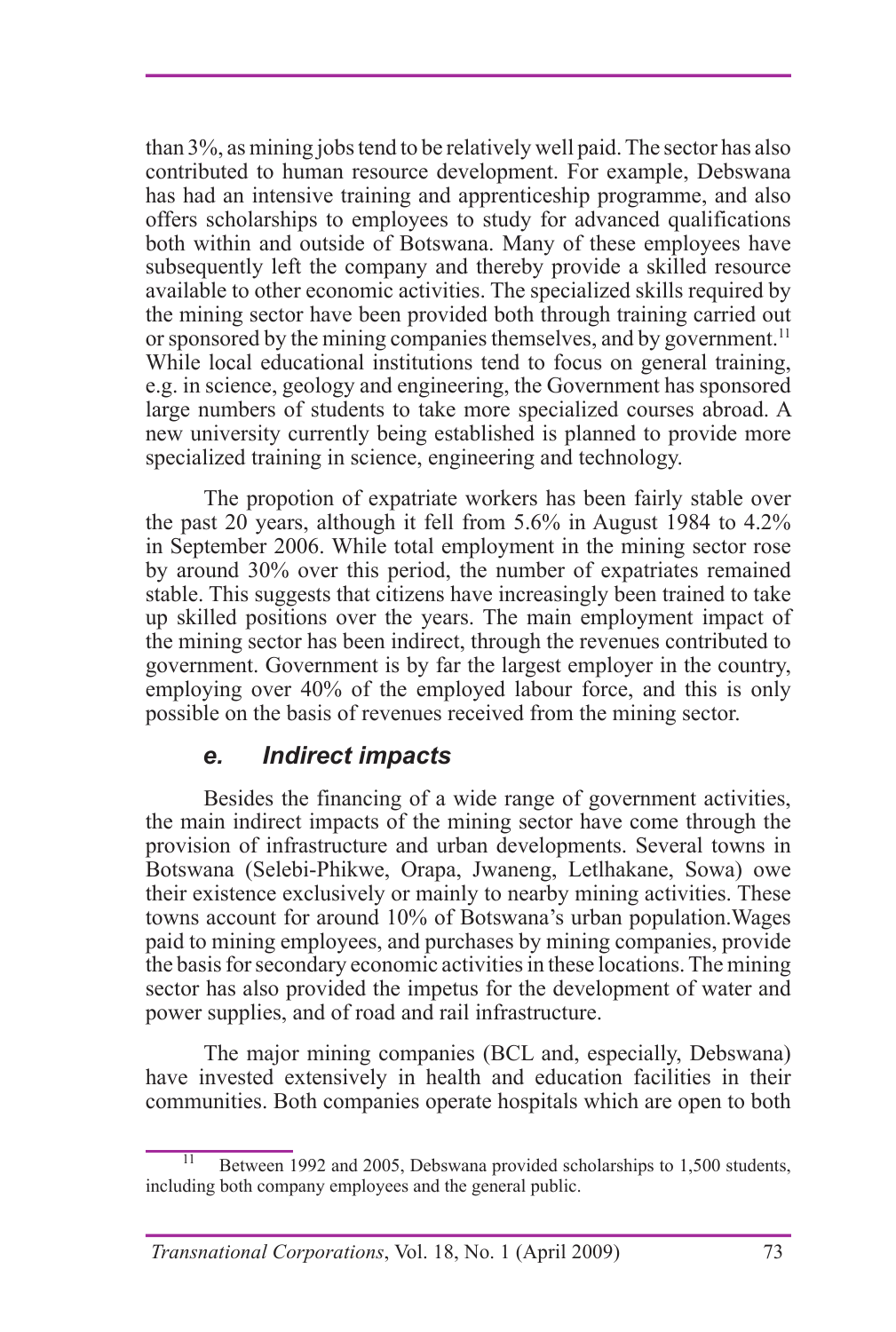company employees and the general public. Debswana has been active in responding to HIV/AIDS, and was the first company to provide anti-retroviral therapy (ART) to employees and family members, free of charge. Debswana's hospitals at Jwaneng and Orapa now have specialized Infections Diseases Care Centres, which provide ART and related treatment in partnership with the Government of Botswana to local communities. Other social initiatives undertaken by Debswana include the provision of significant urban infrastructure, such as airstrips, roads, housing and water supplies; the funding and management of primary and pre-primary schools; the establishment and management of game parks; the establishment of the Harry Oppenheimer Okavango Research Centre in partnership with the University of Botswana for the study and conservation of the wetland ecosystem in the Okavango Delta; the funding of a venture capital fund (Peo) that provides finance for the development of business projects owned by small and medium size entrepreneurs; a donations fund providing over \$1 million a year to deserving causes and organizations.

## *f. Environmental impacts*

Botswana's mining operations have traditionally had a limited environmental impact. The diamond mines are opencast, and the main environmental residue has been spoil heaps which, given Botswana's extremely low population density, have not been a major concern. Recovery processes are mechanical or physical rather than chemical and thus pose no major effluent problems. In due course, the need to deal with the large open pits will become an issue, but, given that diamond mining is expected to continue in the current locations for many more years, this will only arise many years in the future. In general, diamond mining operations based on kimberlite pipes have much less environmental impact than those based on alluvial deposits.

However, some specific issues have arisen. The main environmental concern has been related to the BCL copper-nickel smelter at Selebi-Phikwe, which has had consistent problems with the levels of sulphur dioxide emissions that, in certain climatic conditions, cause problems for nearby residents. A second problem has arisen from abandoned mines, especially old gold mines in the Francistown area. As there are no proper records of these mines, many of which date back to the 19th century, the abandoned shafts cause serious problems from time to time.

The Mines and Minerals Act now requires all mining operations to take environmental considerations into account and conduct operations so as to "preserve as far as is possible the natural environment, minimise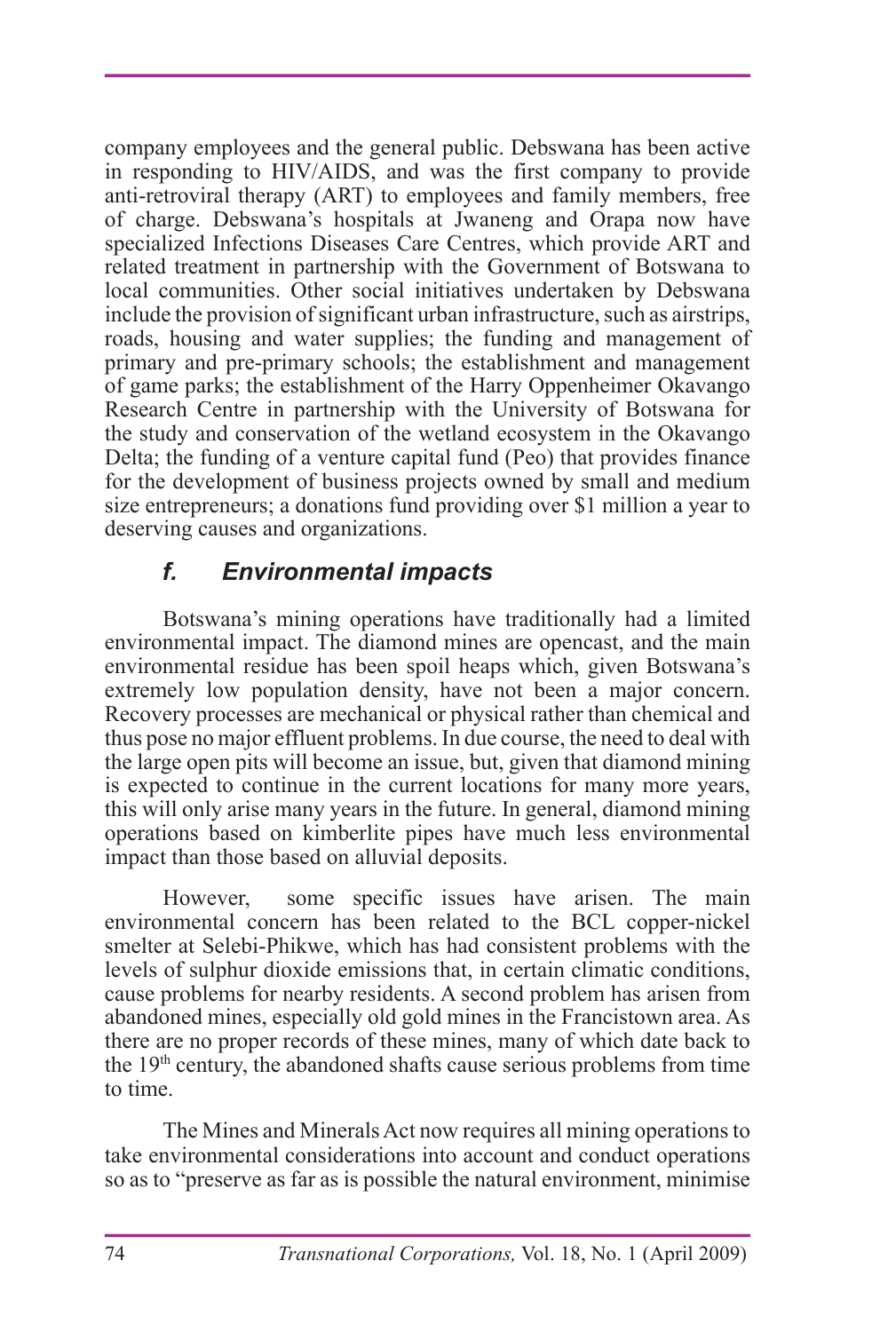and control waste or undue loss of or damage to natural and biological resources, to prevent and where unavoidable, promptly treat pollution and contamination of the environment". All applicants for mining or retention licences must carry out an Environmental Impact Assessment (EIA) that must form part of the Project Feasibility Study Report that accompanies the license application. At the end of operations, the holder of a mineral concession is obliged to restore the top soil of affected areas and restore the land substantially to the condition in which it was prior to the commencement of operations.

Environmental policies have generally been adhered to by the mining companies. The lack of environmental incidents reflects both commitment to environmental policies and the fact that most mining operations have a low environmental impact due to the nature of their processes. However, the main environmental pollution to date, sulphur discharges from the BCL smelter, partly reflect the nature of the smelting process and the fact that the company – which has run at a loss throughout most of its existence – has been unable to finance the relatively expensive pollution control equipment that could resolve this problem. An important test of the discharge of environmental responsibilities by mining companies will come when future mine closures take place.

### *g. Population displacement*

Although the land in these areas was tribally (communally) owned rather than privately owned, those who were relocated were compensated for their loss of use rights to the land. Rather than displacing people, mining operations tend to attract population movements due to the potential job creation and other economic opportunities and social services.

There has been some controversy in recent years over the movement of people from the Central Kgalagadi Game Reserve (CKGR) in central Botswana, and the issue of the Basarwa/San/Bushmen has generated a great deal of international attention, mostly negative. The controversy stems from a Government decision to move several hundred Basarwa/ San/Bushmen from the CKGR to resettlement villages outside of the reserve.12 A group of former CKGR residents took the Government to

The Basarwa are the earliest inhabitants of the territory now comprising Botswana, along with much of the rest of Southern Africa, and traditionally enjoyed a nomadic hunter/gatherer lifestyle. However, over the past several hundred years, the Basarwa have been pushed into ever more remote territories as incoming groups have encroached on their traditional lands.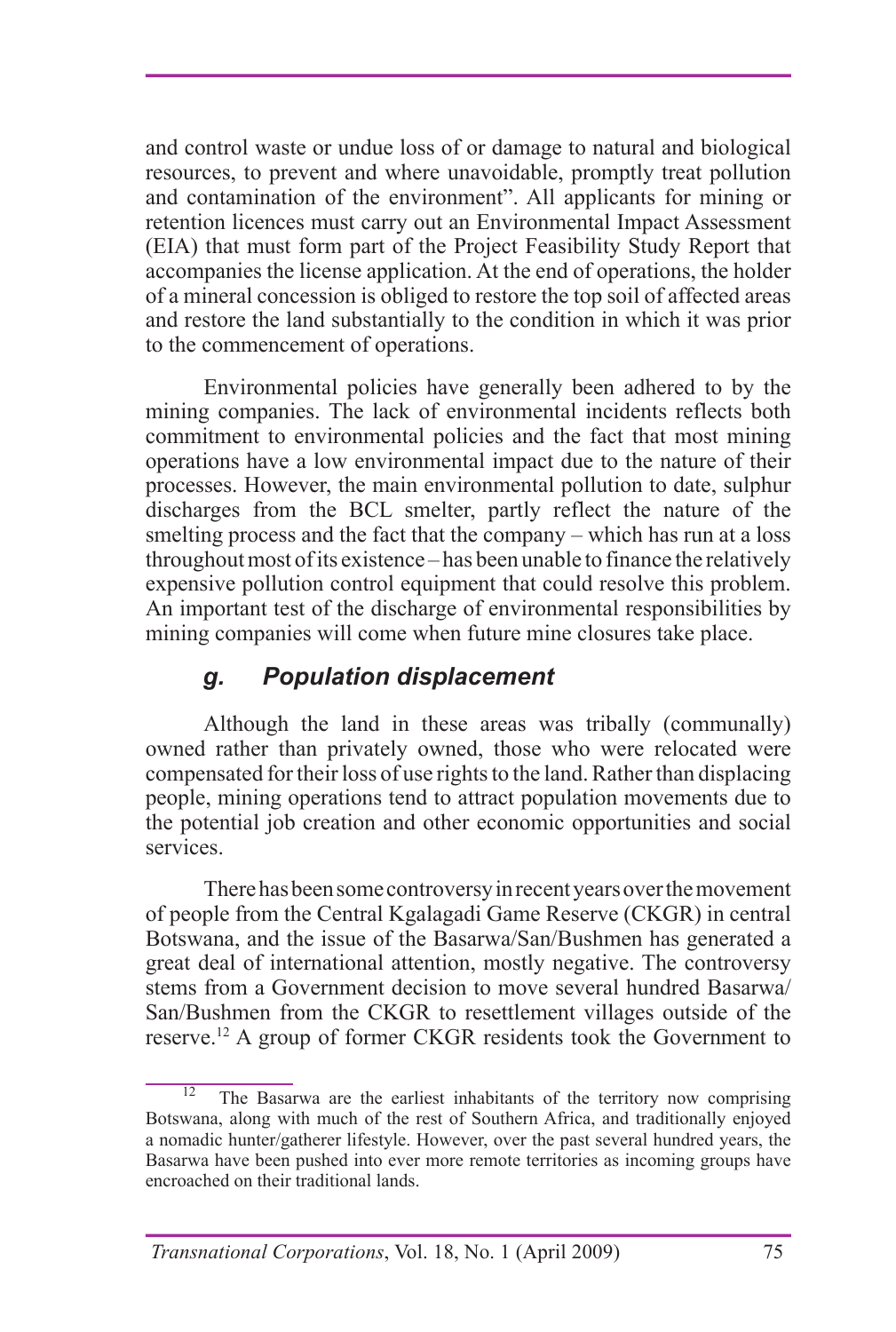court, claming that they had been illegally removed from the reserve. After the longest and most expensive court case in Botswana's history, in December 2006, the High Court found in favour of the Basarwa, concluding that the Government had indeed acted illegally. Those who had been removed from the reserve are now in the process of returning to their former homes. However, the court found that there was no connection between the removals and possible mining in the CKGR

#### *h. Corruption*

Reported levels of corruption are relatively low in Botswana. The Transparency International Corruptions Perception Index, published annually, ranks Botswana as one of the least corrupt countries in the world. In 2006, the CPI rated Botswana at place 37 out of 163 countries, making it the least corrupt country in Africa, and less corrupt than Italy, Greece, Malaysia and South Africa.13 The low level of corruption partly reflects pre-emptive action taken by the Government, which in the 1990s had become seriously concerned about the detrimental effects of corruption and economic crime should it take hold in the country. In developing new legislation and anti-corruption structures, the Government reviewed the approaches taken elsewhere in the world, particularly Hong Kong (China), and saw that significant results had been achieved by implementing a "three pronged attack" of detailed investigation, corruption prevention and public education. It was also clear that the greatest success had been enjoyed in those countries which had established separate bodies specifically set up and designed to deal with corruption problems rather than imposing additional burderns on existing law enforcement agencies. As a result a Corruption and Economic Crime Act was enacted, leading to the establishment of the Directorate on Corruption and Economic Crime (DCEC) in 1994.14

With regard to the Extractive Industry Transparency Initiative (EITI), Botswana has been a supporter of the general principles but for many years it was not a formal subscriber. Botswana has generally been relatively open regarding receipts from the mining industry. The annual budget documents clearly state total revenues received from minerals. However, this is not broken down by company or by mineral (although

<sup>&</sup>lt;sup>13</sup> See www.transparency.org.<br><sup>15</sup> The impartiality of the DCEC is achieved by having it operate largely independently of government structures, with the Director reporting directly to the President and prosecution decisions being taken by the Attorney General. It has its own powers of investigation, arrest, and search and seizure, and is widely recognized as being an effective anti-corruption agency.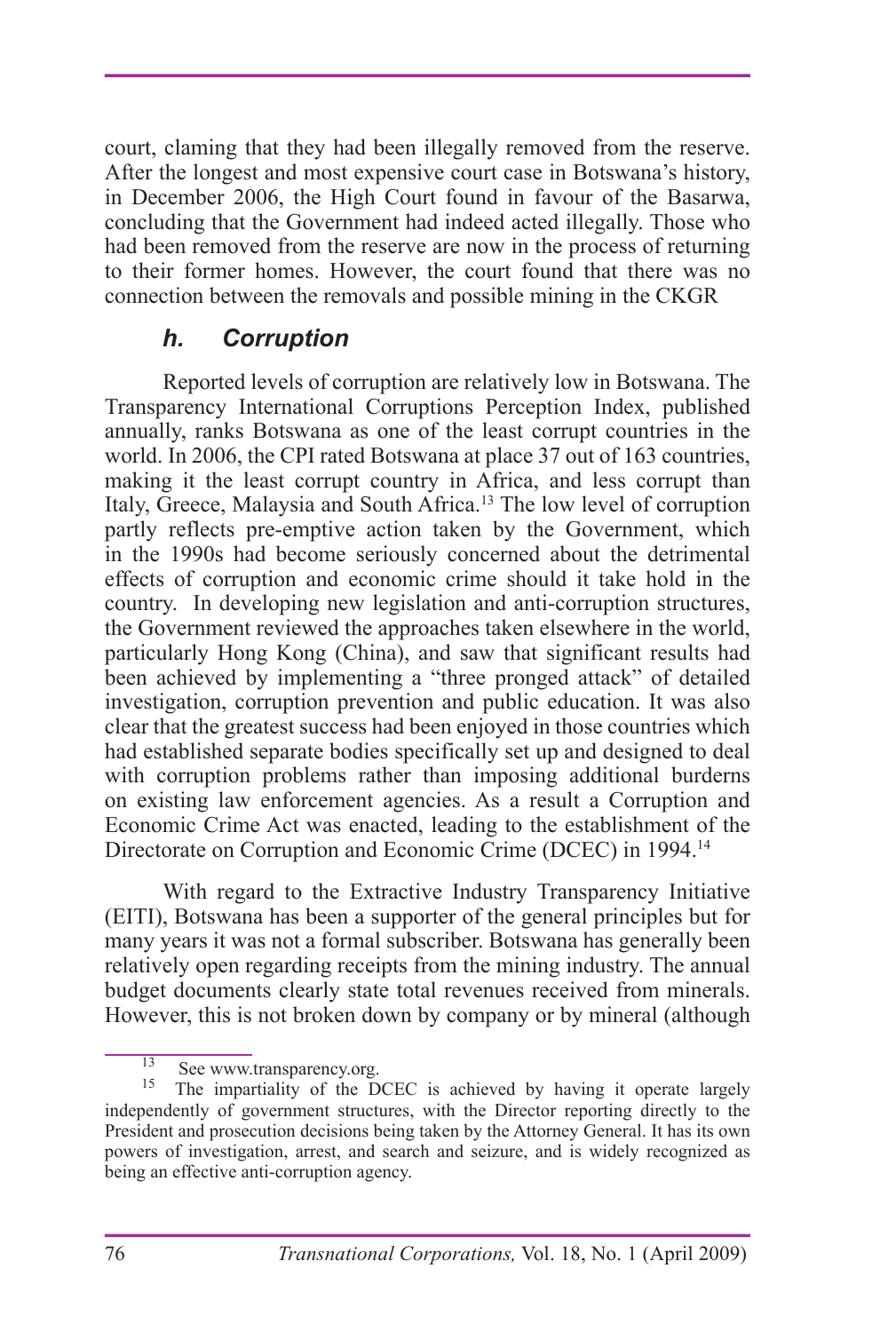it is well known that the vast majority of revenues are derived from one mineral, diamonds, and one company, Debswana). Both of the major mining companies, Debswana and BCL, are private and do not publish their accounts (although due to its loss-making position, payments to government by BCL are minimal). Botswana's reluctance to subscribe formally to the EITI reflected a number of factors, including the historical secrecy of the diamond industry, the confidentiality of the revenue sharing agreements with De Beers and Debswana, and a desire not to give away confidential commercial information to competitors.15

However, in May 2007, the Government announced that it would henceforth subscribe to the EITI.

#### *i. HIV/AIDS*

Mining communities are sometimes associated with a high risk of exposure to HIV/AIDS. This is particularly the case when miners are migrant labourers, living temporarily in mining locations while their families are elsewhere. Although this pattern characterized many mining settlements in South Africa, it does not apply in Botswana, where permanent settlements have been established around most mining operations, where miners live with their families. Nevertheless, Botswana's mining towns are associated with migration, mainly because they offer more economic opportunities than surrounding rural areas, and there is some evidence that rates of HIV infection are relatively high in mining areas. Adult HIV prevalence rates in the three health districts which include significant mining settlements are shown in table 2. Two of the mining areas have HIV prevalence rates higher than the national average, and indeed Selebi-Phikwe has the highest rate in the country.

| <b>Health District</b>     | HIV prevalence rate $(\% )$ |  |
|----------------------------|-----------------------------|--|
| Selebi-Phikwe              | 46.5                        |  |
| Boteti (Orapa, Letlhakane) | 354                         |  |
| Jwaneng                    | 30.3                        |  |
| <b>Botswana</b>            | 334                         |  |

**Table 2. HIV Prevalence Rates, 2005**

*Source:* HIV/AIDS Sentinel Survey, Ministry of Health, 2005

<sup>&</sup>lt;sup>16</sup> The Government's formal position was laid out at the launching of the EITI in 2003. See http://www.dfid.gov.uk/pubs/files/eitidraftreportbotswana.pdf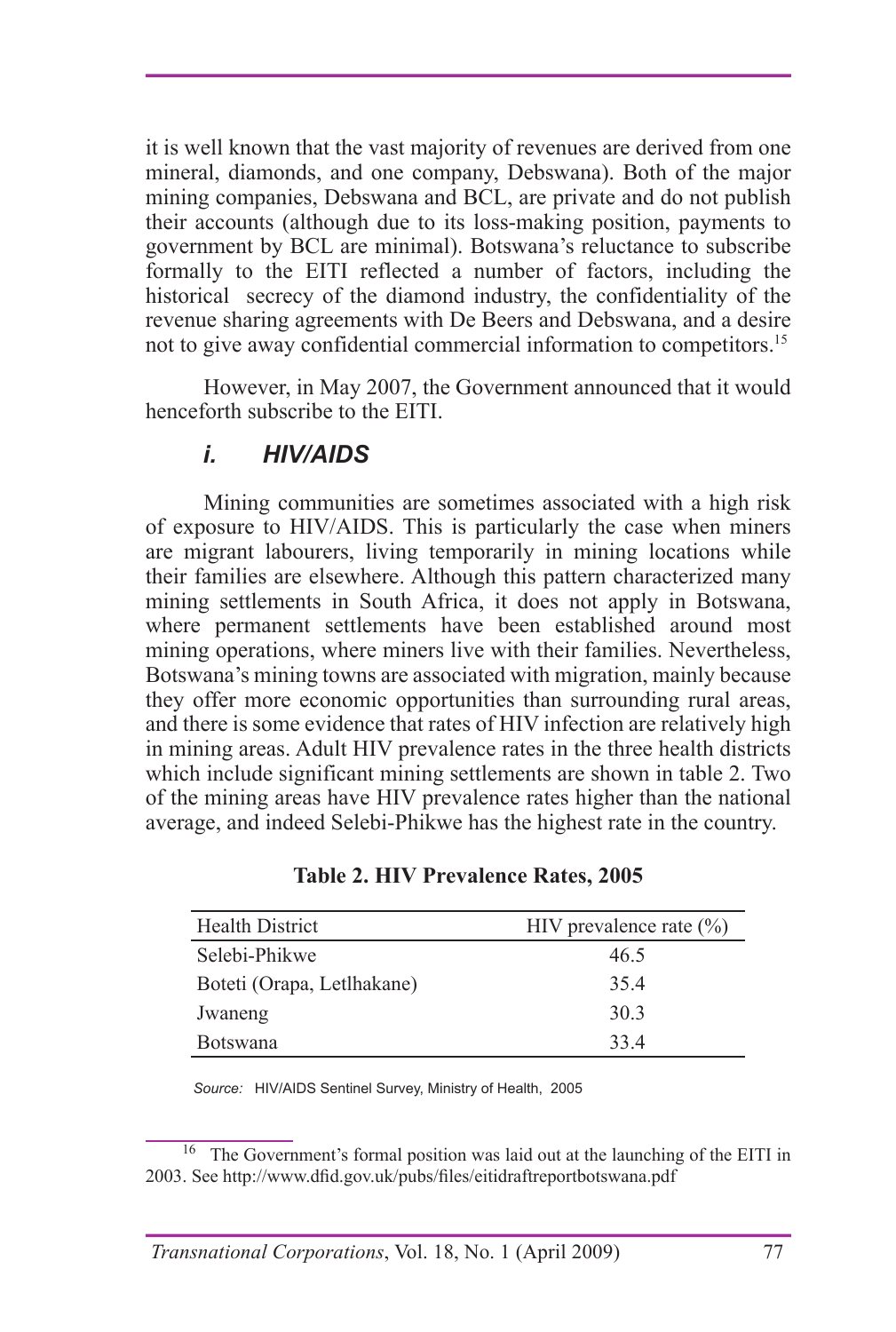## **4. Policy towards the mineral sector**

## *a. Government structure*

The Government's dealings with TNCs in extractive industries are mainly handled through the Ministry of Minerals, Energy and Water Affairs (MMEWA), which has the portfolio responsibility to coordinate development and operational activities in the energy, water and minerals sector. Specific programmes and projects to fulfil these responsibilities are carried out by Ministry's four departments Geological Survey, Mines, Energy Affairs and Water Affairs. The Ministry headquarters provides leadership and policy directions to the departments and parastatals. This Ministry formulates, directs and coordinates the overall national policies on minerals, energy and water resources, including short and long term strategies for implementing the approved national policies and programmes on minerals, energy and water resources. In addition, the inter-ministerial Minerals Policy Committee (MPC), comprising relevant Permanent Secretaries and the Attorney General, provides overall policy guidance and takes the lead in mining negotiations.

## *b. The policy framework16*

Botswana's policy towards extractive TNCs, and indeed investment in the mining sector more generally, has been refined over many years, and has a number of components. Providing a stable macroeconomic framework is important, including low inflation and a stable real effective exchange rate. The general policy framework is market-oriented, and supportive of the private sector. Generally, the Government has been content to let private investors run the mining operations, with a government ownership stake where appropriate. The focus is on revenue sharing/appropriation of mineral rents.

The rapid growth and overall success of Botswana's minerals sector over the past thirty years has been in no small part due to the nature of the minerals policies followed by the Government. Broadly, the minerals policy framework has aimed to engage the private sector as the main driving force in exploiting the country's mineral resources, in a constructive partnership with the Government. This reflected the Government's knowledge, in the early years after independence, that it had neither the financial resources nor technical expertise to embark on major mining projects on its own. A deliberate decision was taken

More details on the evolution of the minerals policy framework are provided in Harvey & Lewis, 1990, chapter 6; Gaolathe, 1997; Jefferis, 1998; and Leith, 2005.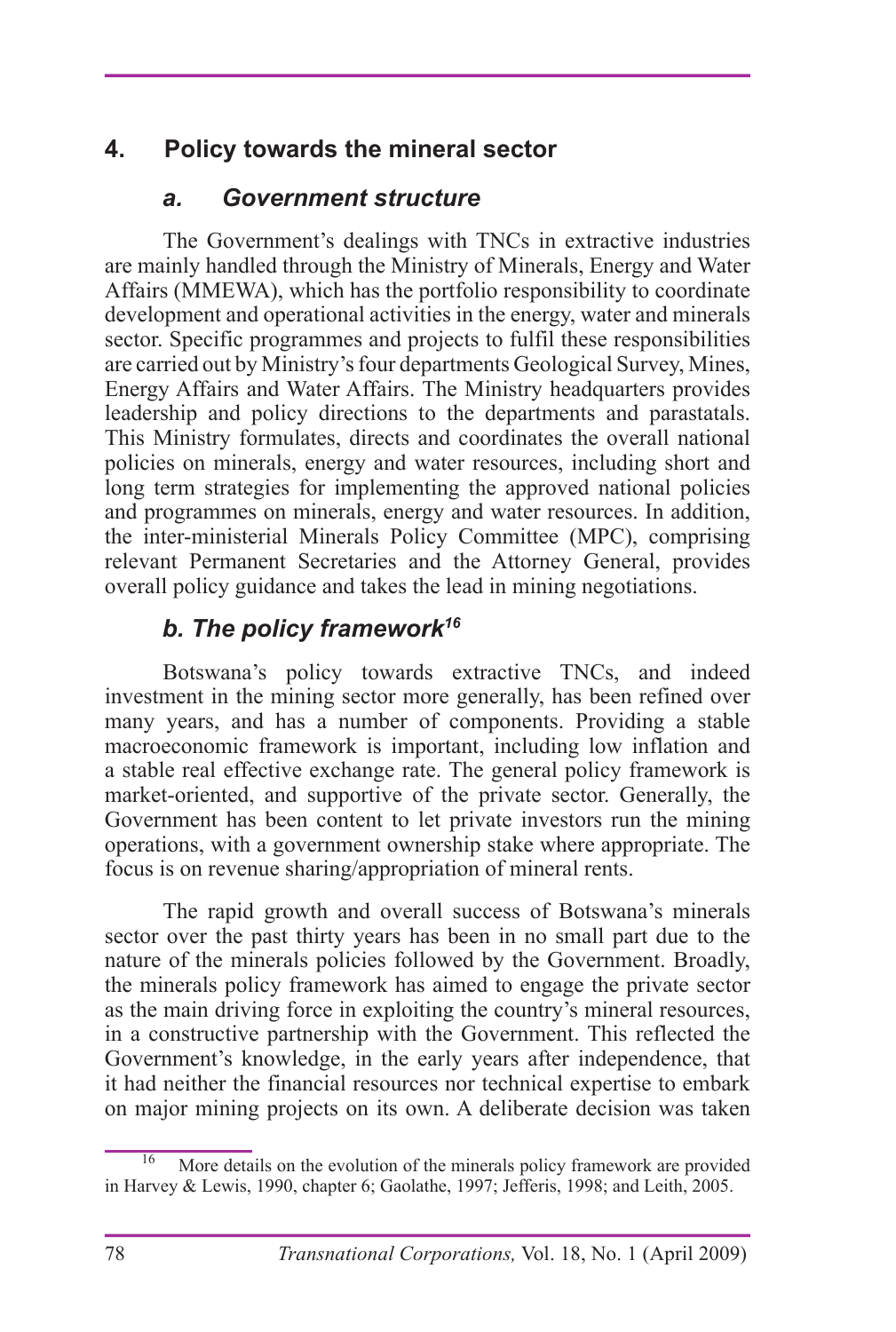to engage with international mining companies to take the lead in prospecting, development and operation of the mines. The Government's approach was based on a commercial and developmental perspective, rather than the more political and nationalist approach often adopted elsewhere, which led to the nationalization of mining activities with, typically, adverse consequences for those countries and their mining industries. In contrast to many other countries, Botswana has never nationalized mining companies or attempted to run mining operations as state-owned enterprises.

Botswana's minerals policy framework is intended to provide a stable, investor-friendly framework to support private sector investment decisions, enabling them to earn an adequate return on capital and reward for risks taken, while ensuring that excess profits, or mineral rents, are secured for the nation through a suitable fiscal regime. In maximizing the economic and other benefits for the country, minerals policy aims to: accelerate prospecting and new mine development; encourage activities that generate real value added and linkages with the rest of the economy; create training and employment opportunities for citizens; and minimize the environmental damage caused by mining operations.

One of the important early decisions taken in the establishment of the minerals policy regime is related to the ownership of mineral rights. At independence, mineral rights were held by landowners, which included the State, private farmers and tribal authorities. If this situation had been left unchanged, mineral discoveries could have led to considerable inequalities between mineral-producing and other areas of the country, uneven growth, and quite possibly generating ethnic, social and political tensions. It would also have deprived the Government of a potentially important source of revenue. An early decision was therefore taken to seek transfer of mineral rights to the government. This was achieved through a process of negotiation and a mineral rights tax that encouraged either rapid exploration or surrender of mineral rights. Importantly, there was no expropriation of privately held mineral rights.<sup>17</sup>

A second important policy decision involved the formulation of the mineral taxation regime. Recognizing that the value of any mineral deposit was subject to considerable uncertainty, and could fluctuate

 $17$  The transfer of mineral rights to the State was driven by Botswana's first president, Sir Seretse Khama, who was also Paramount Chief of the Bangwato, the largest tribal group, whose land also included most of the areas where minerals had been found. By pursuing the handover of tribal mineral rights to the state, Khama subordinated narrow tribal interests to the overall national interest, and provided the basis for the subsequent national stability.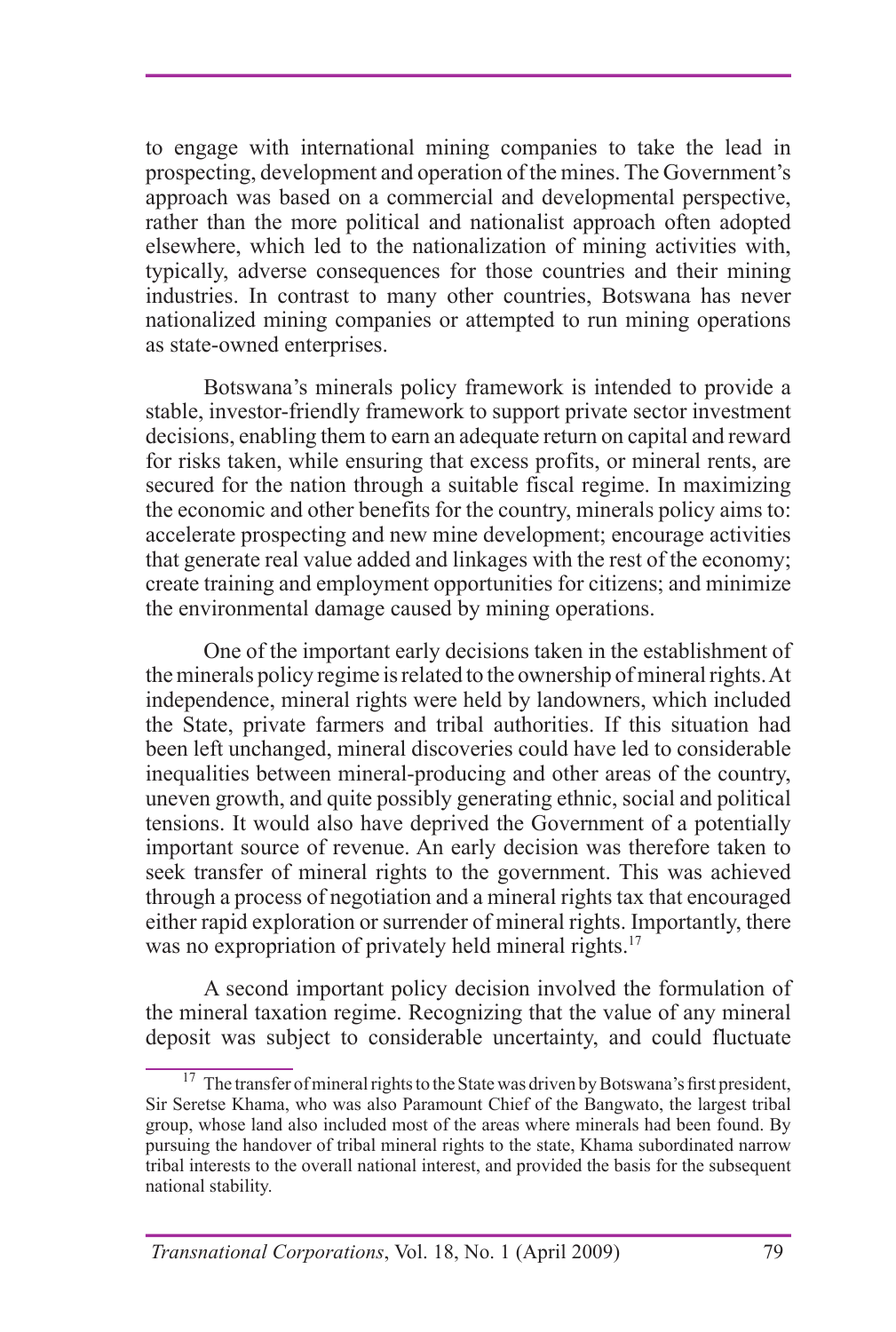over time, the Government adopted a mixture of revenue generating mechanisms. Rather than relying solely on a fixed royalty rate, which might be too high (for a marginal mining operation) or too low (for a highly profitable operation), it chose, in addition to a modest royalty rate, to require an option to acquire a small portion of the equity in the mining operation. Initially this was at no charge, although under recent revisions, the equity is now paid for on a cost-related basis.18 As a result, government has shares in most major mining operations. Mineral companies are also subjected to profits taxes, although the regime is different to that applied to other private sector companies.

Besides providing the Government with a revenue source related to the profitability of the project, equity stakes have another important function, which is to provide a mechanism for government representation on the company boards. This provided the Government with first hand information on mining operations and a direct say in the management of the nation's mineral resources. The arrangement helped ensure that Government polices were understood by mining companies, and that the Government had a good appreciation at an early stage of any problems faced by mining companies. In general, Government participation through minority equity stakes has facilitated a beneficial collaborative relationship between government and private mining companies.

#### *c. Mining laws*

Exploration and mining in Botswana is governed primarily by the Mines and Minerals Act, 1999 (Cap 66:01). The legislation governs the ownership of minerals and mineral rights, applications for prospecting licences, retention licences, mining licences and environmental obligations. The Act also provides for financial aspects such as royalties to be paid, licence fees and penalties. Other relevant legislation include: the Precious and Semi-Precious Stones (Protection) Act, which provides for the protection of the precious stones industry and regulates dealing in precious and semi-precious stones; the Petroleum (Exploration and Production) Act; the Mines, Quarries, Works and Machinery Act, which deals with mine safety; and the Atmospheric Pollution Prevention Act, which deals with environmental issues.

Three types of licence are available for mining activities:

(i) Prospecting Licences, which are granted for a period of three years, and may be renewed twice for further periods of two years. The

<sup>&</sup>lt;sup>18</sup> Additional equity shares can be acquired by the Government at a price to be negotiated.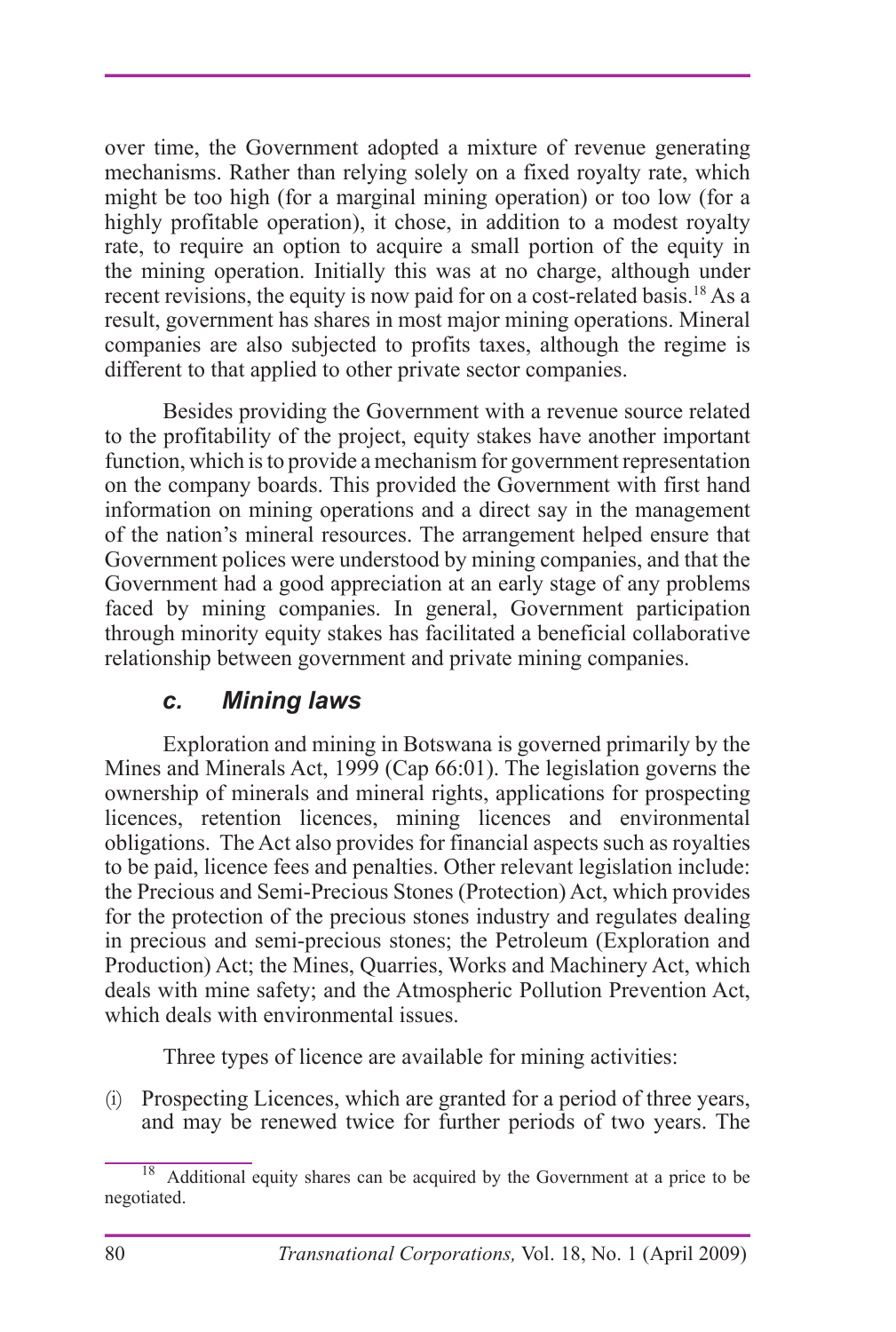granting of a prospecting licence involves a commitment to minimum levels of expenditure over the licence period. All information gathered during prospecting must be submitted to the MMEWA; should prospecting not lead to an application for a retention or mining licence, that information can be made available to other companies, who may apply for a prospecting licence for the same ground;

- (ii) Retention Licences, which are granted where minerals have been found during prospecting, but which are not, in the short-term, economically viable to mine. The retention licence is granted for a further period of three years and may be renewed only once for a further period of three years;
- (iii) Mining Licences, which are granted for periods of up to 25 years, and may be renewed for a further 25 years. If a mineral deposit is found to be economically viable during the prospecting phase and subsequent feasibility study, the holder of the prospecting licence has a preferential right to apply for a mining licence. Applications for mining licences must be accompanied by an Environmental Impact Assessment.

Once a mining licence is granted, the investor is allowed to operate the mine with little or no interference from government, subject to compliance with applicable laws, environmental and health and safety regulations etc. The granting of a mining licence automatically gives the investor a lease over the land covered by the mining lease.19 The investor is expected to meet the costs of providing infrastructure (e.g. electricity and water supplies) and access roads. Skilled expatriate personnel can obtain work and residence permits, although the investor is required to have a localisation and training plan that will over time enable citizens to take over skilled positions.

#### *d. Government investment*

At the time that a mining licence is issued, the Government has the option of acquiring up to 15% working interest participation in the proposed mine, including the right to appoint up to two directors. If the option is exercised, Government pays for this shareholding by contributing its working interest percentage of all audited expenditure

Access to land is considerably easier for an investor in mining than for investors in other industries, where it has been a perennial problem, especially for foreign investors (see e.g. FIAS, 2003).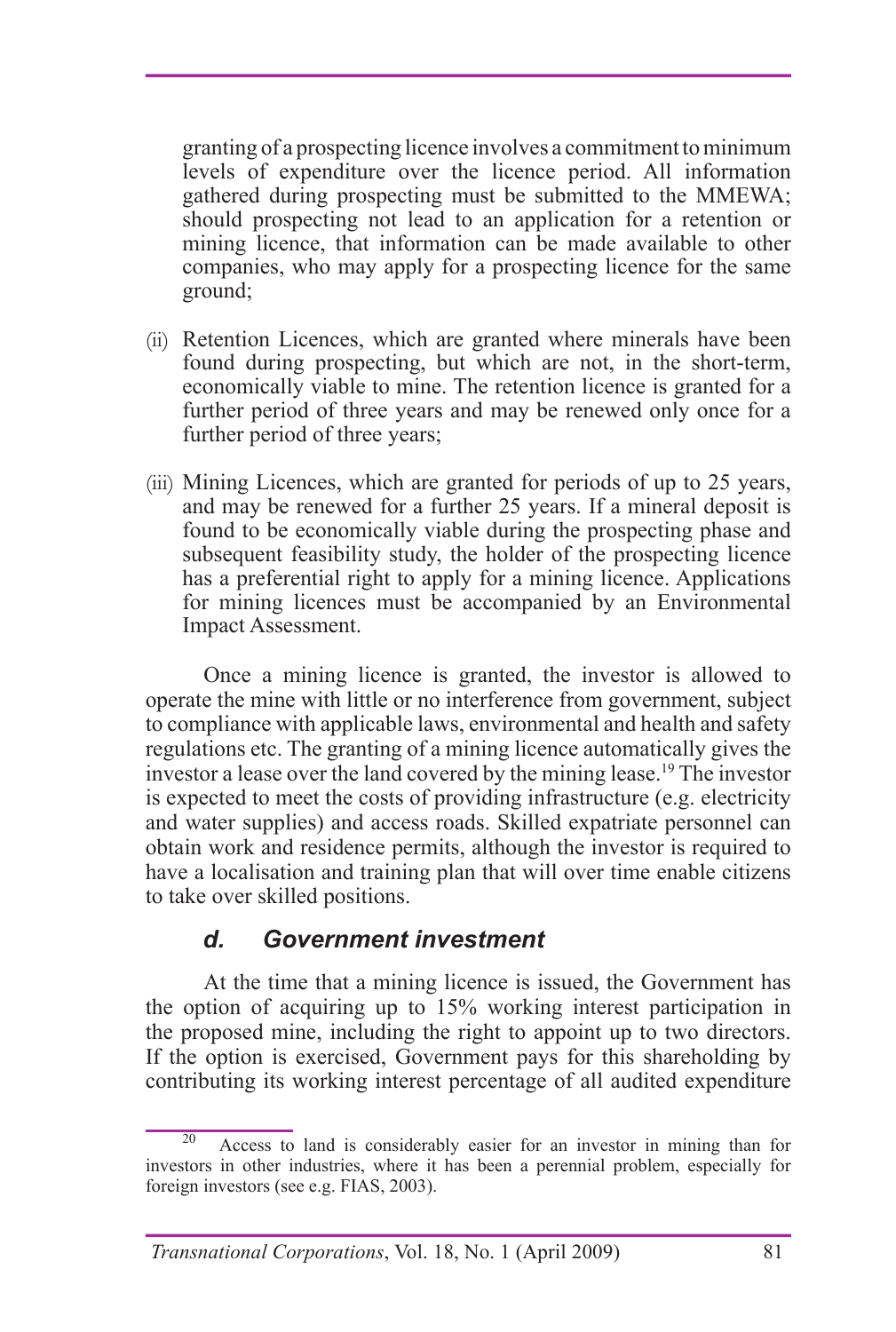incurred by the company to which the licence was issued that is directly attributable to the acquisition of the licence, including relevant prospecting expenditure. If the Government chooses not to exercise the option at the mine development phase, the option lapses. This provision applies to all mining operations except for diamonds, where the ownership level and the terms of ownership are a matter for negotiation.

While the Government has taken an ownership stake in most mining operations in the past, it now appears to be taking a strategic decision to invest only in major operations, and has recently waived its right to take equity stakes in the two most recently licensed mining operations (Diamonex and African Copper). While there has been no public announcement of the reasons for this, it may reflect the Government's desire not to stretch limited management resources stretched too thin, and a desire to concentrate those resources on larger projects of strategic interest. In such projects, the Government's role in decision-making or ability to access information may have broader economic merit.

## *e. Royalties and taxation*

The holder of a mineral concession is liable to pay royalties to the Government on any mineral right obtained by him. The prescribed rates for such royalties are the following percentages of gross market value: precious stones (10%), precious metals  $(5\%)$  and other minerals or mineral products (3%), where "gross market value" is defined as the sale value receivable at the mine gate in an arms-length transaction without discounts, commissions or deductions. Any royalties paid during the year of assessment are allowed as a deduction in the computation of the company's chargeable income.<sup>20</sup>

There is an allowable deduction known as the mining capital allowance, computed in accordance with 100% of the mining capital expenditure made in the year in which such expenditure was incurred with unlimited carry forward of losses. This deduction is not transferable between distinct and non-contiguous mining operations. From 1999 a new non-negotiable mining tax formula was introduced in order to provide international investors with greater certainty. A variable rate income tax was introduced under which mining profits are taxed according to the following formula:

The gross income of any mining company includes all amounts accruing as a result of mining and prospecting operations and all amounts accruing from the processing, marketing, servicing, financial or administrative operations whether carried out in or outside of Botswana.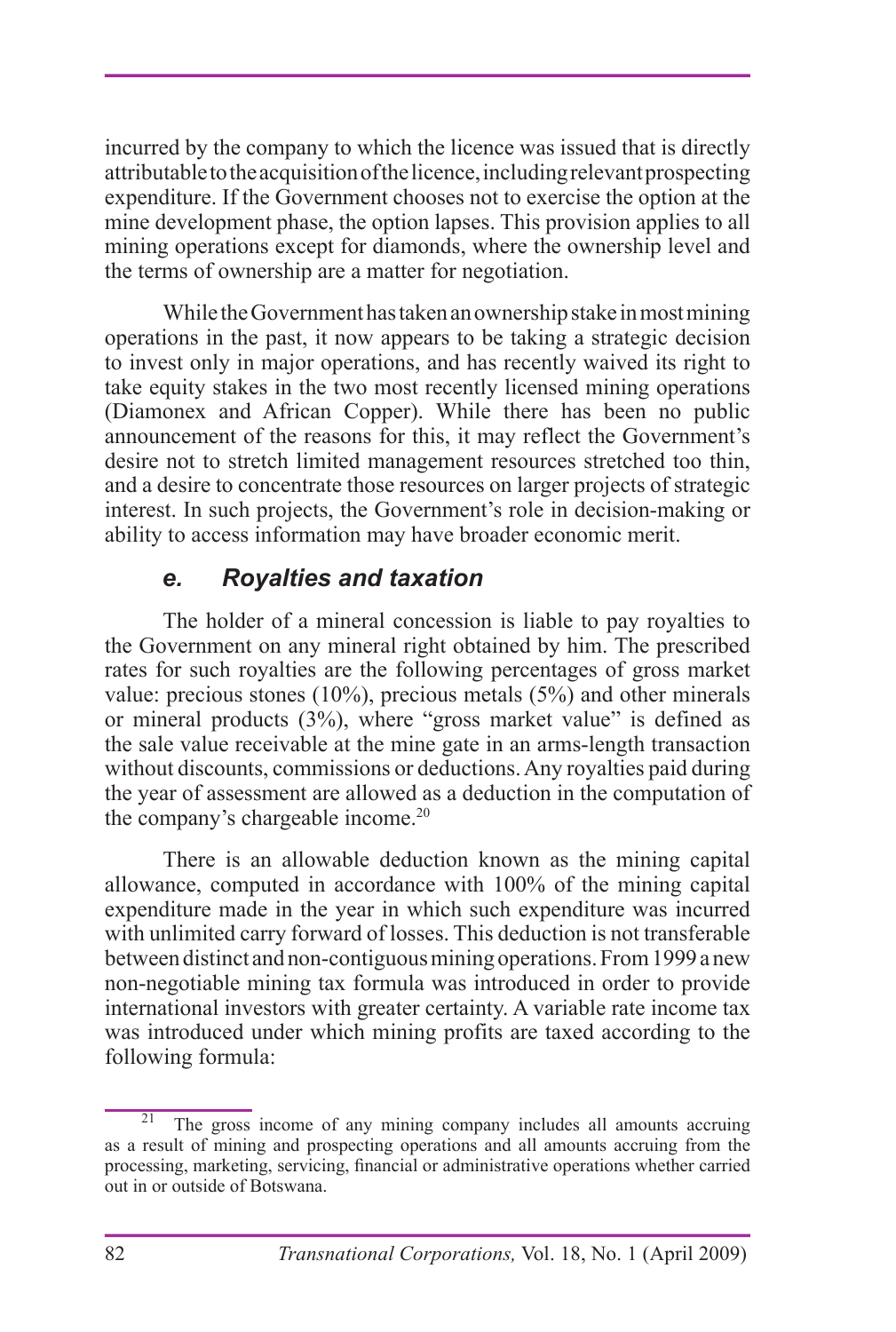annual tax rate  $= 70 - 1500/X$ .

where X is the profitability ratio, given by taxable income as a percentage of gross income, provided that the tax rate shall not be less than the company tax rate of 25%. The maximum theoretical tax rate that can arise under the formula is 55%.The actual tax rate applicable each year therefore varies, depending on the profitability of the mining operation. The taxation of diamond mining is subject to a different regime, and is subject to agreement in terms of section 51 of the Act.

In general, the tax rates applicable to mining operations (i.e. apart from diamonds) are non-negotiable, under Schedule 12 of the Income Tax Act. In contrast to other economic activities, fiscal concessions cannot be offered to investors in the mining sector, whether TNC or domestic.21

## *f. Small-scale mining permits*

Separate regulations apply to small-scale mining, which refers to mining operations, other than for diamonds, processing less than 50,000 tonnes of raw ore per annum and in which the overall investment in fixed assets does not exceed P1 million.

## *g. The special case of the diamond industry*

The diamond industry is treated as somewhat of an exception, and is more subject to negotiated agreements rather than hard and fast rules. The diamond industry has been by far the most important component of the mining industry, and its treatment has evolved as the Government has become more experienced and acquired greater understanding of the international minerals industry and of TNCs.

As it became apparent through the 1970s that diamond production was turning out to be much larger scale, and much more profitable than originally expected, the Government used the opportunity provided by De Beers' applications for further mining licences to re-open negotiations regarding the terms of the agreement between them. In particular, the Government increased its shareholding in Debswana from 15% to 50%, which enabled theit to secure the bulk of the profits from diamond mining. While the exact agreement between De Beers and the Government is confidential, it is generally believed that the Government receives around 75% of the profits from diamond mining, whether in the

However, fiscal concessions can be negotiated for downstream processing, such as metals refining, diamond cutting etc.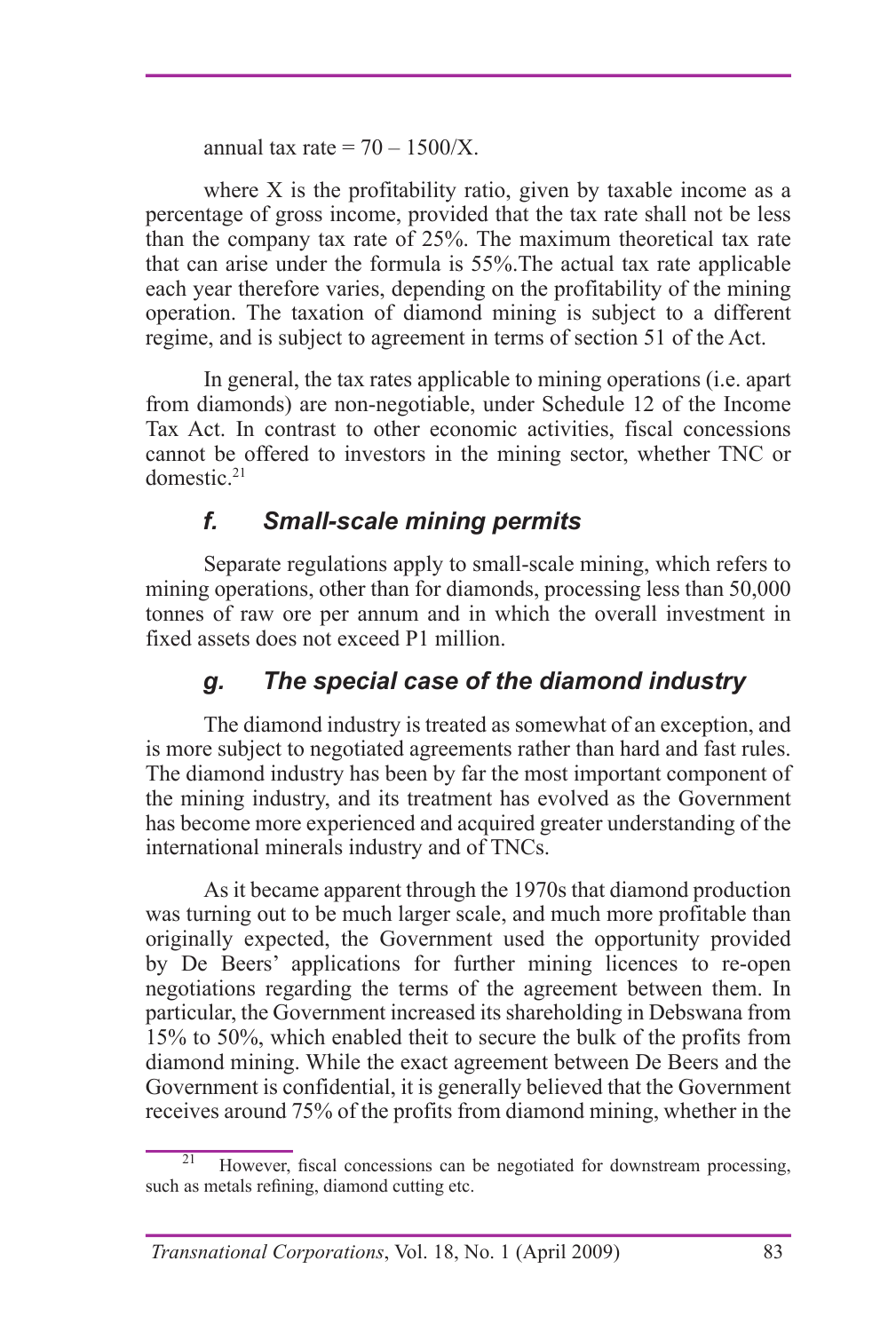form of mineral royalties, profits tax, dividends on its shareholding, or withholding tax on dividends paid outside of Botswana.<sup>22</sup>

When the agreements with De Beers were renegotiated during the 1970s, the Government was criticised in some quarters for driving too hard a bargain, which would discourage further foreign investment both in the mining sector and elsewhere in the economy.<sup>23</sup> However, despite the less favourable agreement, De Beers nonetheless proceeded with the establishment of the Jwaneng mine in the late 1970s, and with expansions of Jwaneng and Orapa during the 1990s. More recently, the Botswana mining environment has received very favourable ratings by international standards; the Australian industry journal ResourceStocks rated Botswana as the lowest risk jurisdiction in the world for mining investment, $24$  reflecting its stable policy environment, predictable and transparent regulatory regime, and low levels of corruption.

Botswana's status as the world's largest producer of diamonds gives it considerable leverage in negotiations, and the Government has used this leverage to good effect. The Minerals Policy Committee, which leads such negotiations, is well resourced, and can call upon technical inputs from both within Botswana and internationally if necessary. The principle adopted has been to ensure that the Government's negotiating team can match those of TNC mining companies in terms of expertise and depth of knowledge.

Botswana has also been fortunate in the nature of its diamond deposits. Kimberlitic diamond deposits ("pipes") occur in well-defined locations where exploitation rights can be granted to a single recipient, production can be monitored for taxation purposes and effective security enforced to minimise opportunities for theft. This contrasts with alluvial diamond deposits, where diamonds are widely scattered in riverbeds and mining tends to be carried out by a large number of small scale artisanal miners, and where production is more difficult to monitor and tax.

In recent years, the Government has again negotiated hard with De Beers when the mining licences for the De Beers mines were up for renewal (after 25 years). In return for renewing the licences for a further 25 year, it secured commitments from De Beers to undertake

Although, by implication, De Beers only receives some 25% of the profits, the company still makes more profit in Botswana than anywhere else in the world. This reflects the very large scale and the very high profitability of diamond mining in Botswana.<br><sup>23</sup> See Hartland-Thunberg, 1978, p. 51.

<sup>23</sup> See Hartland-Thunberg, 1978, p. 51. <sup>24</sup> *ResourceStocks*, November 2005, www.resourcestocks.com.au.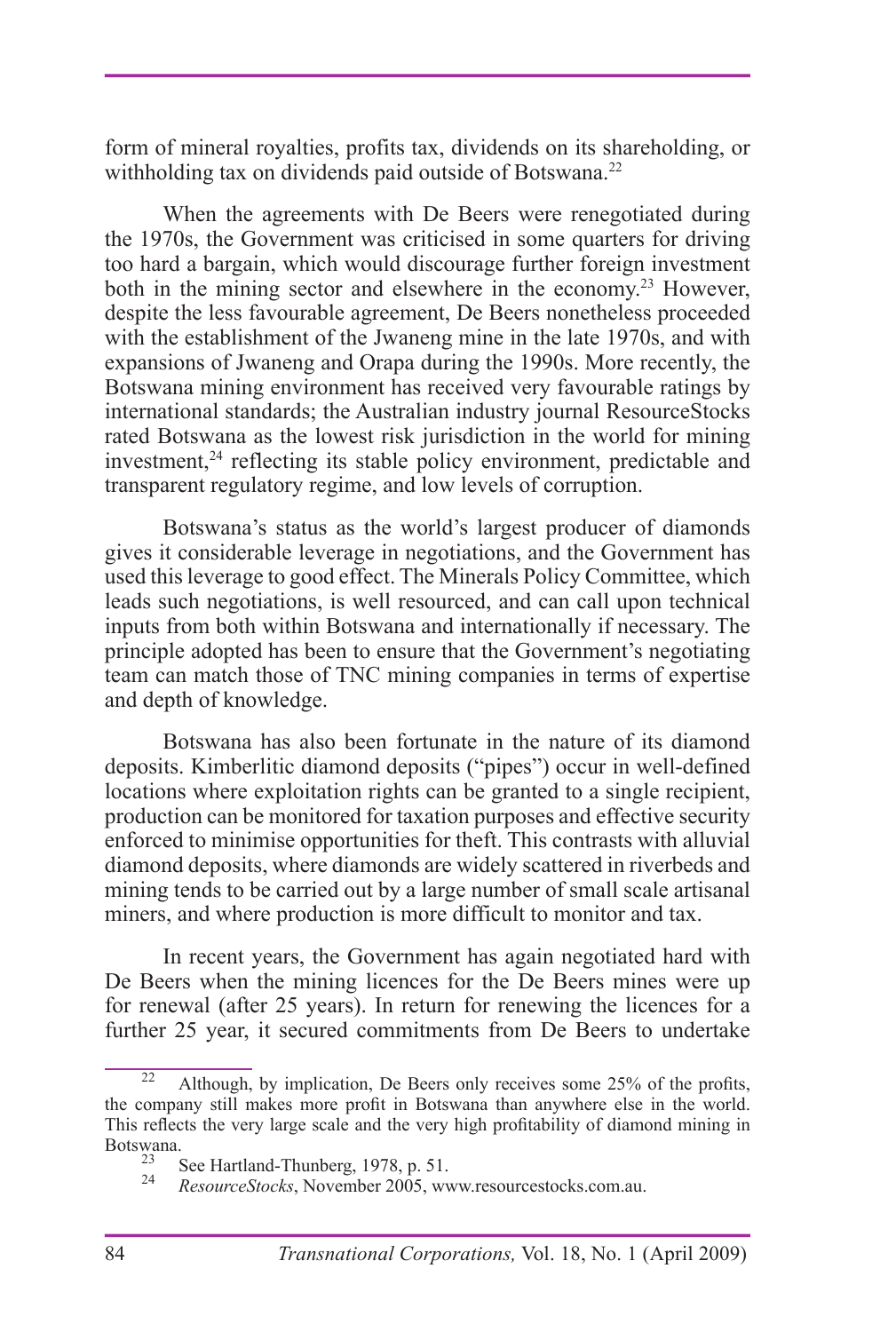downstream value added activities in Botswana. In particular, De Beers agreed to relocate some of its diamond sorting and aggregation activities from London to Botswana, and the DTC will establish an operation in Gaborone. As a result, diamonds from a variety of countries that pass through the De Beers marketing channels via DTC will be brought to Botswana for mixing and sale, and some of the regular De Beers "sights", where diamonds are sold to selected buyers, will take place in the country. De Beers is also supporting the establishment of diamond cutting operations in Botswana by a number of its clients. The Government also used the negotiations around the renewal of mining leases to further increase its share of the profits earned by Debswana to over 80%.

Overall, Botswana's relationship with De Beers in the diamond industry has been highly successful. The incentives of both parties have been aligned to securing the long-term future of the industry; at the same time, Botswana has secured a high proportion of mineral rents for its own benefit while allowing the investor a good return on capital invested. And unlike many lucrative relationships between governments and TNC mining companies, corruption has been avoided and the revenues have been used for the benefit of the society at large.

## *h. Policy towards use of mineral revenues*

The Government is aware that mineral revenues are essentially derived from the sale of an asset, and that prudent public finance principles require that these revenues are reinvested in assets of some kind, rather than consumed. The basis for this is that minerals are a nonrenewable resource, and that as mineral reserves are depleted, alternative assets should be built up that can be used to generate alternative sources of income. In principle, therefore, the Government requires that mineral revenues are devoted to investment spending and that recurrent (consumption) spending is financed from non-mineral revenue sources. The interpretation of investment spending is fairly broad, and includes all government spending on physical infrastructure (such as roads, water supplies, schools etc.) as well as spending on education and health care, on the basis that this represents investment in human capital. This objective has generally been achieved. Apart from three years between 2000/01 and 2003/04, non-investment spending has been completely financed from non-mineral revenues.

In most years the Government has run a budget surplus, and has accordingly accumulated significant cash balances at the Bank of Botswana. Moreover, at the end of 2005, total government debt was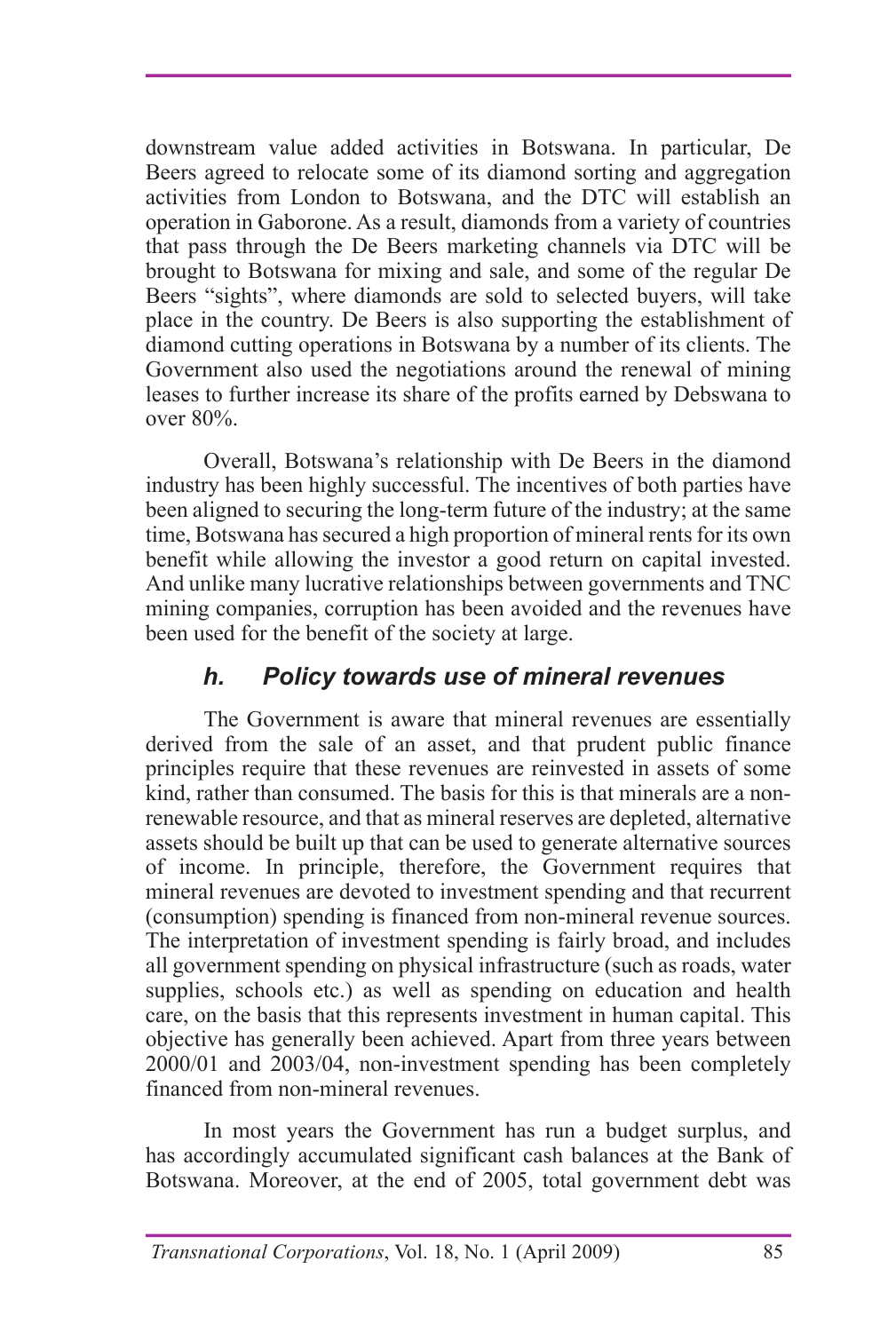approximately P3.9 billion (P2.1 bn external debt, P1.8 bn internal). Against this, Government balances at the Bank of Botswana totalled P12.8 billion, and were equivalent to approximately 50% of annual spending.

The Government's objective of devoting mineral revenues to investment in economic, social or financial assets represents a particular approach to resolving a problem that faces all mineral producing countries, that of responding to the depletion of those mineral resources. It is now widely recognized that some form of asset accumulation is a necessary response to mineral reserve depletion, and this contrasts with the approach that several developing countries have taken in the past, of borrowing against future mineral revenues and accumulating debt (Zambia and Nigeria being amongst the most prominent examples in Africa).

Botswana has not explicitly targeted the building up of a fund of financial resources, but has instead concentrated on investment in economic and social assets, which may be a more appropriate response in the context of a low-income developing country (which Botswana was when its mineral boom started). Nevertheless, Botswana has accumulated financial assets; even with an ambitious spending programme. In addition, the economy as a whole accumulated significant foreign exchange reserves, which by the end of 2006 were equivalent to around 80% of GDP. Both sets of reserves – the Government's accumulated balances at the Bank of Botswana and the nation's accumulated foreign exchange assets – provide important cushions against economic shocks. The availability of domestic and external reserves enables short-term, temporary, shocks to be ridden out, and provide a time period for adjustment should shocks turn out to be permanent. Botswana's policy of accumulating financial assets as a shock absorber has therefore been a prudent one.

#### *i. Policy towards maximizing indirect impacts*

The main channel for maximizing the indirect impact of the mining sector has been through the use of revenues from the mining sector to finance a wide range of government spending, which has led to the development of extensive social infrastructure. However, the Government has also worked through the mining companies themselves. With regard to BCL, where the Government is the largest single shareholder, government policy has been too maintain the operations of the mine even though, due to extensive accumulated losses over the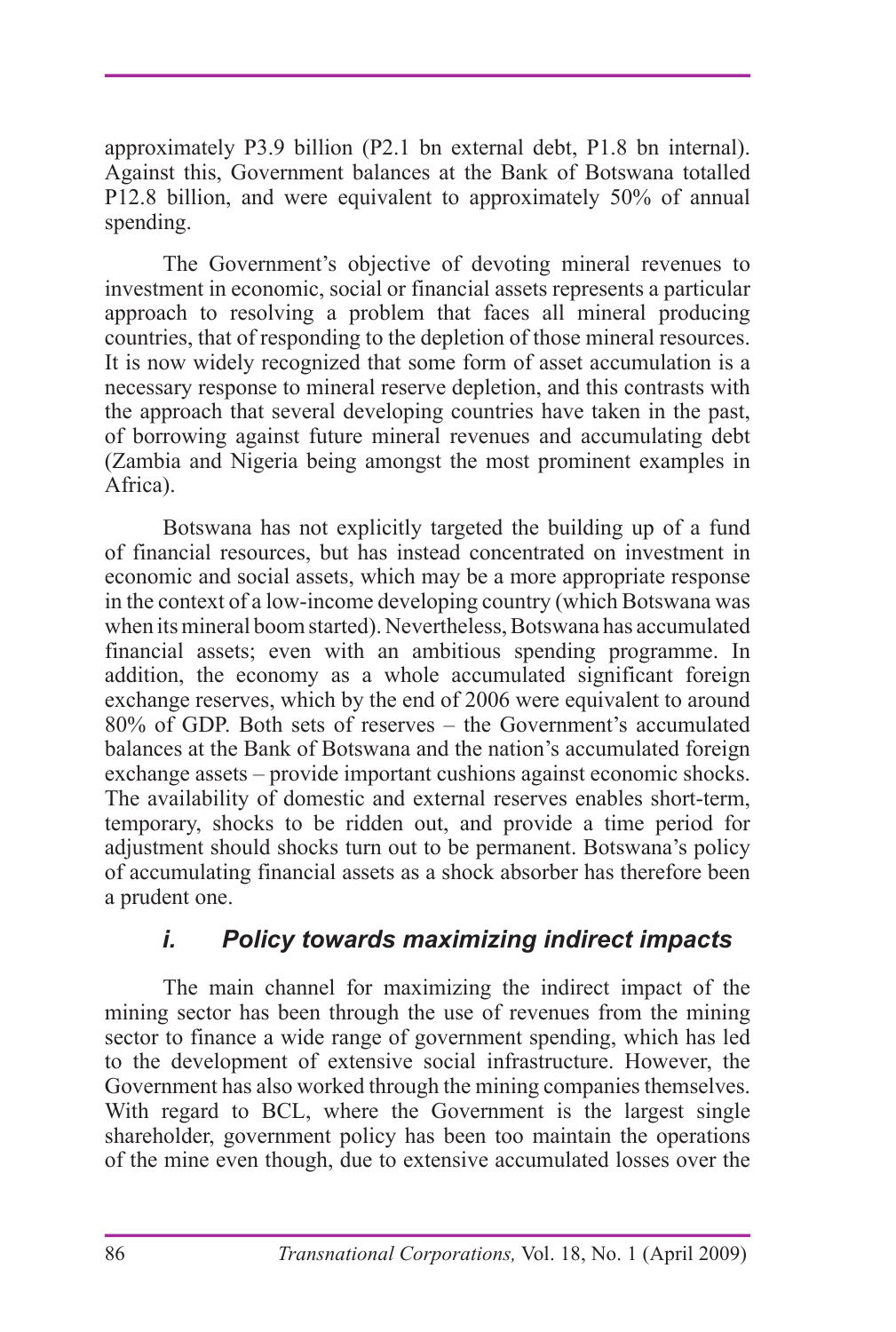years, it would have been closed on the basis of a strict application of financial or economic criteria. The purpose of keeping BCL open has been to sustain the town of Selebi-Phikwe and its 50,000 population, which would be devastated if the mine were to close. The Government has achieved this through facilitating the exit of the original shareholders while avoiding liquidation of the company, and by the provision of emergency funding to enable the continuation of operations while the company was making losses.

The Government has also used its 50% ownership of Debswana and its resulting Board representation to promote indirect social and economic benefits. Debswana has an extensive Corporate Social Investment Programme.25 There have also been specific initiatives to increase the proportion of supplies purchased locally by Debswana, including a mentoring programme for actual and potential suppliers to enable them to meet quality and related requirements. Government has also promoted the establishment of capacity within Debswana to carry out a variety of functions within the mining operation that were previously carried out on Debswana's behalf by De Beers.

#### *j. Impact of minerals on general macroeconomic policy*

Being a mineral exporter raises particular problems for macroeconomic management. The potential dangers of "Dutch Disease" are well known. Botswana has attempted to protect the tradables sector through a policy of "exchange rate protection", whereby the maintenance of a fixed exchange rate prevents the nominal exchange rate from appreciating, thus inhibiting real appreciation. The outcomes of such exchange rate protection include the accumulation of foreign exchange reserves; keeping consumption below the levels that would otherwise result from the higher (boom-induced) real income; and a forced balance of trade surplus. Exchange rate protection needs to be accompanied by sterilization of the monetary impact of reserve accumulation, through open market operations or budget surpluses (Corden, 1984).. Whether the policy has been successful is difficult to ascertain. The real effective exchange rate, one measure of international competitiveness, has been reasonably stable over a long period of time, which would indicate that the Dutch Disease may have been avoided. Nevertheless, the process of structural change in the economy is highly consistent with Dutch Disease predictions, with the relatively slow growth of the tradeables

 $25$  See De Beers Report to Stakeholders, 2005/06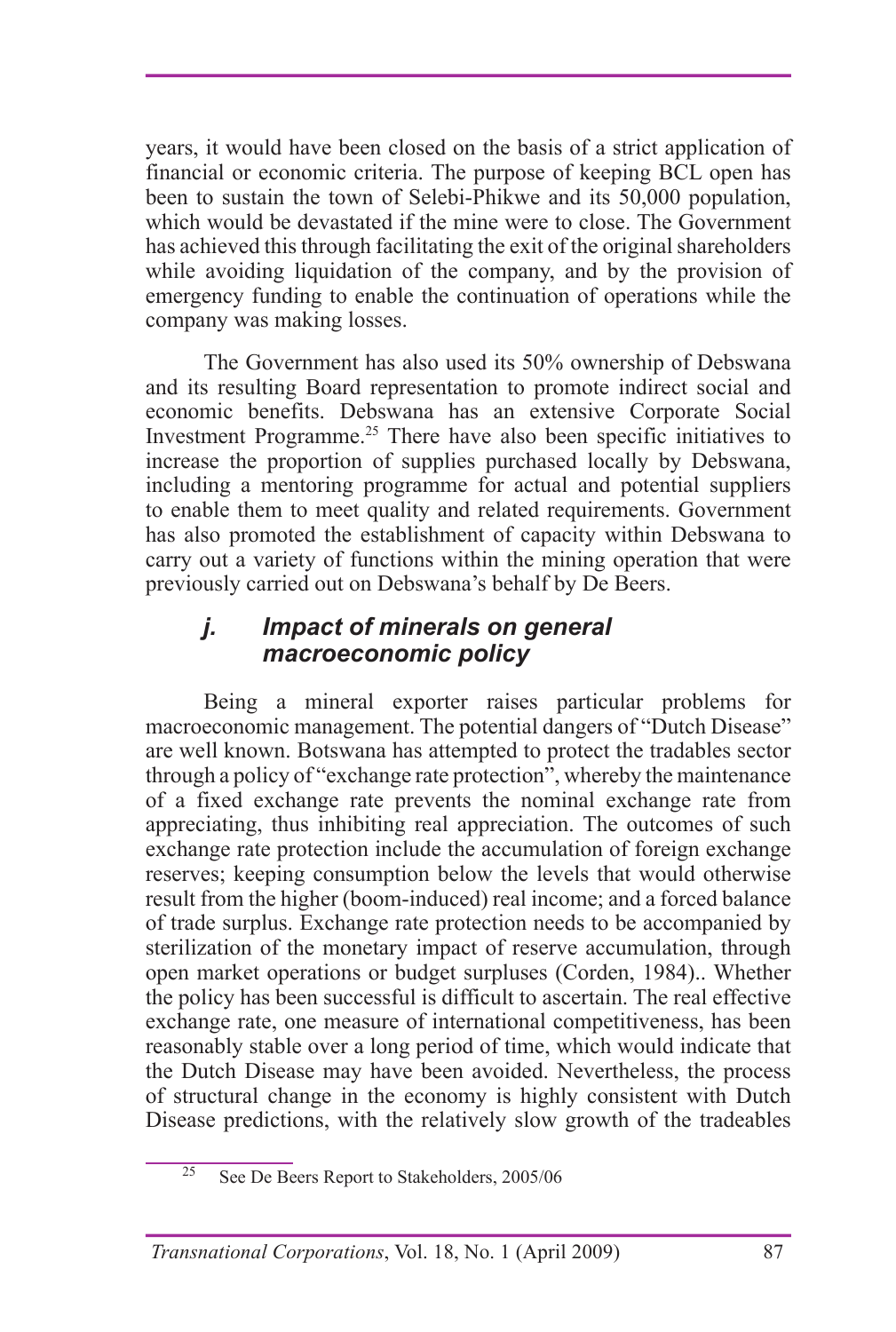sectors (agriculture and manufacturing) relative to the non-tradables (services) sectors.26 The lack of economic diversification, and the continued domination of the economy on the mining and government sectors, also provide evidence that Dutch Disease problems have not been avoided.

### **5. Conclusions and recommendations**

Botswana's policy towards dealing with investors in extractive industries is generally considered to be amongst the best in the world. Investment has been facilitated through an open and transparent mineral licensing and taxation regime, operated by a competent and honest institutional structure. Private investment has been encouraged, and although Government has an ownership stake of 15% to 50% in major mining projects, it does not take a direct role in the operations of mining ventures. The taxation regime does not particularly aim at encouraging investors through low taxes, but does aim at an appropriate rate of tax – low for marginal mines and high for established and profitable operations – that yields a fair rate of return for investors but enables government to secure rents in excess of that rate of return for the national benefit. Minerals and foreign investment have yielded considerable macroeconomic benefits for Botswana, with rapid growth, rising living standards, extensive investment in social and economic infrastructure, and healthy fiscal and balance of payments positions.

There are three main weaknesses in the way in which the mineral sector has developed in Botswana: the relatively small direct employment impact, the lack of downstream processing and value added activities, and the lack of locally owned firms in the industry. Despite rapid growth, unemployment in Botswana remains high  $(18\% \text{ in } 2005/06)^{27}$  This has many causes, and cannot be particularly blamed on the resources sector as it largely reflects the nature of the industry and its production processes, but it can be said that the mining industry has done little to resolve Botswana's employment problem.

The lack of downstream processing has long been of concern, with Botswana's minerals mainly exported in unprocessed (rough

The combined share of agriculture and manufacturing in GDP fell from  $40\%$ in 1974/75 to 7% in 2002/03, while that of services grew from 22% to 31% of GDP over the same period. Perhaps more strikingly, while the output of the services sector was equivalent to 56% of the combined output of agriculture and manufacturing in 1974/75, by 2002/03 services output was 440% of that of agriculture and manufacturing. 27 See the report of the *2005/06 Labour Force Survey* (CSO, 2006)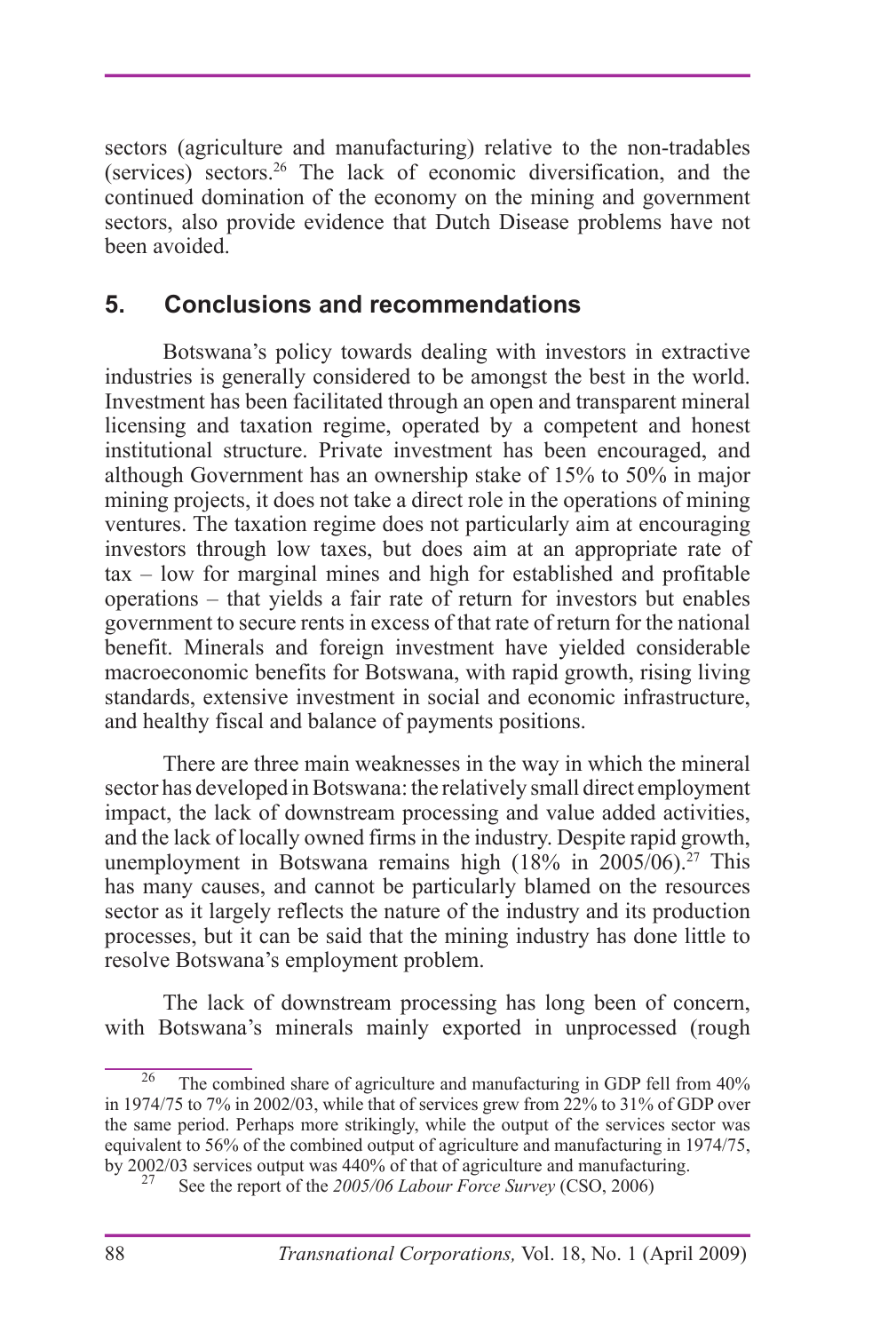diamonds) or semi-processed (copper-nickel matte) form. Processing offers some potential for employment creation, although there have been a variety of economic factors that have inhibited the establishment of commercially viable downstream activities. Of late, however, there has been more effort devoted to attracting investors in the further processing of minerals, most notably with government using its leverage in mining lease negotiations with De Beers, and allowing minerals processing to benefit from the concessionary 15% corporate tax rate applicable to manufacturing companies. Several minerals processing ventures are in the process of being established or are likely to come to fruition in the near future (including a nickel refinery, diamond cutting and polishing, and an export power station). Nevertheless, policy should focus on creating the conditions that would support the further development of value addition based on Botswana's mineral resources. Similarly, policy should also encourage the development of competitive local supply chains for the mines, rather than reliance upon imports.

The lack of locally owned firms in the mining sector, and the almost complete dependence upon foreign investment also needs to be addressed, and policy should perhaps focus on encouraging joint ventures between local and foreign investors. The Government's right to a shareholding in mining projects could be used as the basis for such participation, which would in due course support the emergence of local entrepreneurs in the mining industry.

#### **References**

- Capital Resources (2006). *Botswana's Resources Sector 2006/07: An Overview of Companies Exploring and Mining in Botswana*. Gaborone: Capital Resources.
- Central Statistics Office (CSO) (2006). *Labour Force Survey 2005/06*. Gaborone: CSO.
- Corden, W.M. (1984). "Booming sector and Dutch disease economics: survey and consolidation", *Oxford Economic Papers*, 36, pp. 359–380.
- De Beers (2006). *Report to Stakeholders 2005/06*. Kimberley: De Beers.
- Foreign Investment Advisory Services (FIAS) (2003). *Further Improving the Regulatory and Procedural Framework for Encouraging Private Investment*. Washington, D.C.: FIAS.
- Gaolathe, B. (1997). "Development of Botswana's mineral sector", in Salkin et al. (eds.), *Aspects of the Botswana Economy*. Gaborone: Bank of Botswana.
- Hart, M. (2001). *Diamond: The History of a Cold-Blooded Love Affair*. London: Fourth Estate.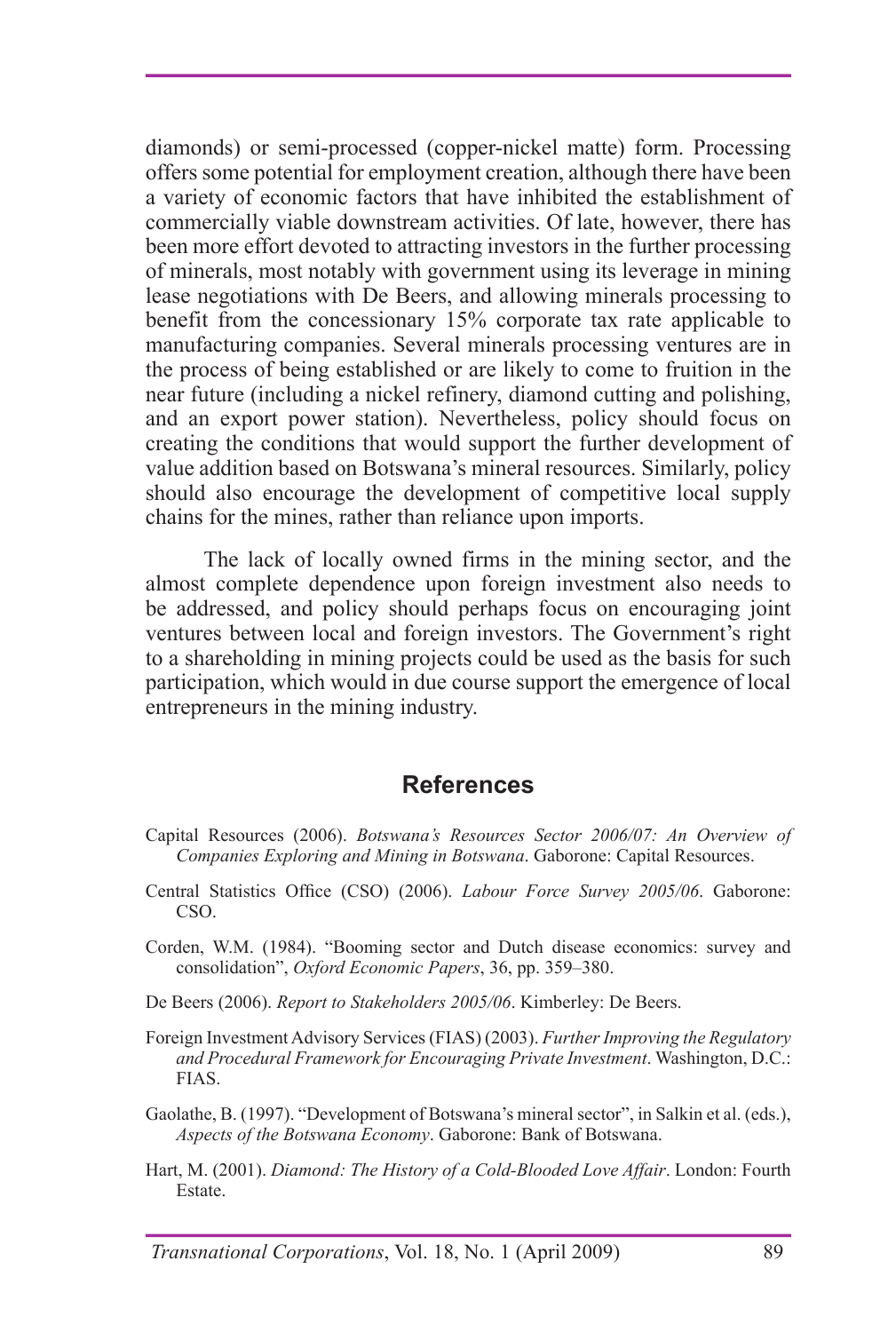- Hartland-Thunberg, P. (1978). *Botswana: An African Growth Economy*. Boulder, Colorado: Westview Press.
- Harvey, C. and S. Lewis (1990). *Policy Choice and Development Performance in Botswana*. London and Paris: Macmillan/OECD.
- Jefferis, K. (1998). "Botswana and diamond-dependent development", in W. Edge and M. Lekorwe (eds.), *Botswana Politics and Society*. Pretoria: J L van Schaik.
- Leith, J.C. (2005). *Why Botswana Prospered*. Montreal and Kingston: McGill-Queens University Press.
- Ministry of Health (2005). *Botswana 2005 Second Generation HIV/AIDS Surveillance Technical Report*, December. Gaborone: Ministry of Health.
- Overseas Development Ministry (1965). *The Development of the Bechuanaland Economy, Report of the Economic Survey Mission*. London: Overseas Development Ministry.

Republic of Botswana (1968). *National Development Plan: 1968-73*. Gaborone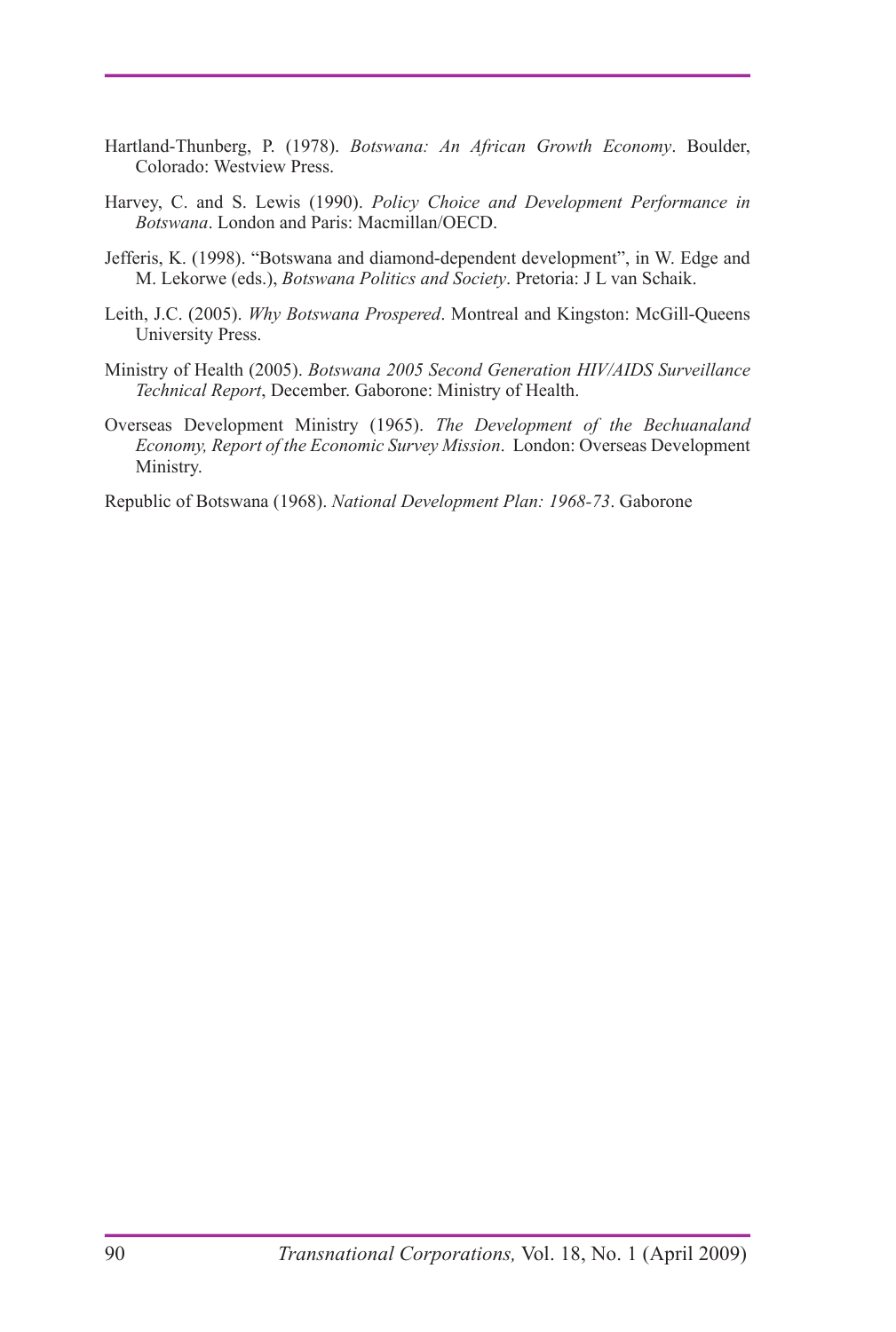#### **Annex 1. Prospective mining developments in Botswana**

- o Diamonex diamond mine near Martin's Drift (Tuli Block eastern Botswana): a mining lease has been issued and production from a small mine is expected to start later in 2007. Diamonex is an Australian-listed junior mining company, whose principal project is based on the Martin's Drift kimberlites.
- o African Diamonds is a diamond exploration company focused on a number of kimberlites in the Orapa area, near to the existing Debswana Orapa mine. Encouraging results have been obtained from the AK6 kimberlite pipe which is likely to lead to the establishment of a medium-sized diamond mine in 2008 or 2009. African Diamonds is listed on the London (AIM) and Botswana stock exchanges, and is mainly focused on developing the Orapa kimberlites.
- o Gem Diamonds is a diamond mining and exploration company with an existing diamond mine in Lesotho. It has acquired the proven Gope deposit in the Central Kalahari Game Reserve from De Beers, and is intending to establish a medium-sized diamond mine within the next few years. Gem Diamonds is listed on the London (AIM) stock exchange.
- o African Copper has received a mining lease for the Dukwe copper deposit north of Francistown, and a mine is being established during 2007 with production expected to start in 2008. The company also holds prospecting rights over adjacent copper deposits at Matsitama. African Copper is listed on the London (AIM) and Botswana stock exchanges. The Dukwe deposits were mined between the 12th and 15th centuries, and again in the early 20th century. While they were extensively prospected by major TNCs (including Anglo American and Falconbridge) during the 20th century, these companies did not consider mining worthwhile.
- o Meepong Resources (MR) and Meepong Energy (ME) intend to develop the Mmamabula coal deposits and establish a 2400 – 4 800MW coal-fired power station to produce electricity for export to South Africa. MR and ME are owned by CIC Energy Corp., a mining development company listed on the Toronto and Botswana stock exchanges, and International Power plc, a major independent power producer listed on the London and New York stock exchanges. Subject to final feasibilities, the project is likely to start operations in 2011.
- o Discovery Metals: the company is listed on the Australian and Botswana stock exchanges and is prospecting for nickel, copper and other metals in Botswana and Australia. Prospecting results from the company's Maun copper-silver deposits appear to support the development of a viable mining operation. While the company is a junior, Falconbridge (a Canadian major) holds a significant shareholding.

Other international companies currently prospecting for minerals in Botswana include: